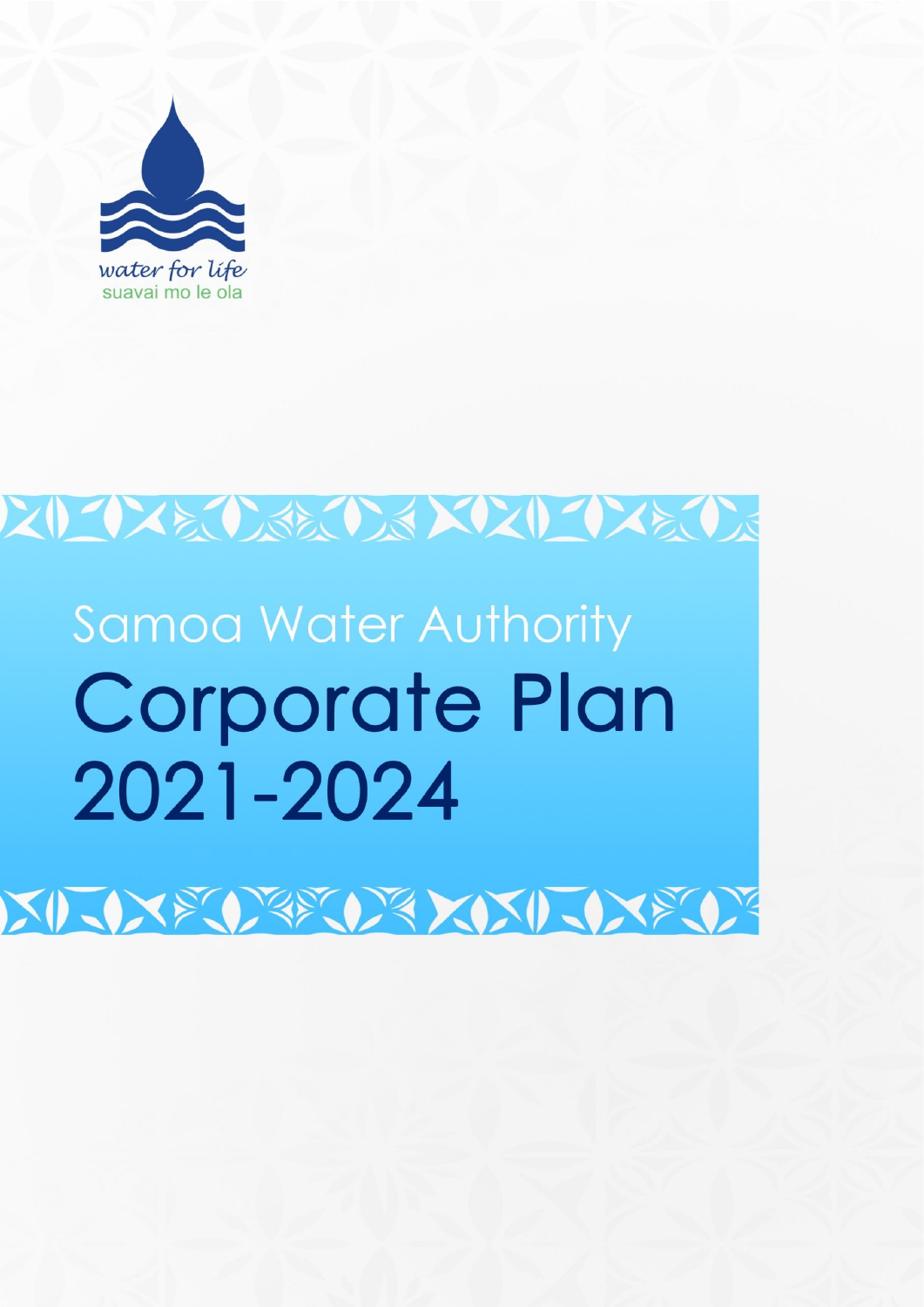## **FOREWORD**



The Samoa Water Authority presents its Corporate Plan for the period 2021-2024. The Plan for the next four years is designed to provide direction for the operations pursued under the Samoa Water Authority Act 2003, supporting the overall vision of the National Plan (SDS) and correlating with the Water and Sanitation Sector Plan (WSSP)

Our Vision as specified in the Plan will be adhered together with guidance provided by the Board of Directors in executing all mandated functions in the Act. The goals will be addressed in specific measures highlighted in the Plan to achieve the overall vision for the next four years.

The Authority in accomplishing all the anticipated projections will be its contribution to the development of Samoa as we face the challenges in a dynamic and ever changing environment, we are currently living in.

Faafetai,

 $\sum_{n}$ 

Hon. Tapunu'u Papali'itele Unasa Niko Lee Hang Minister for the Samoa Water Authority MINISTER OF WORKS TRANSPORT AND INFRASTRUCTURE.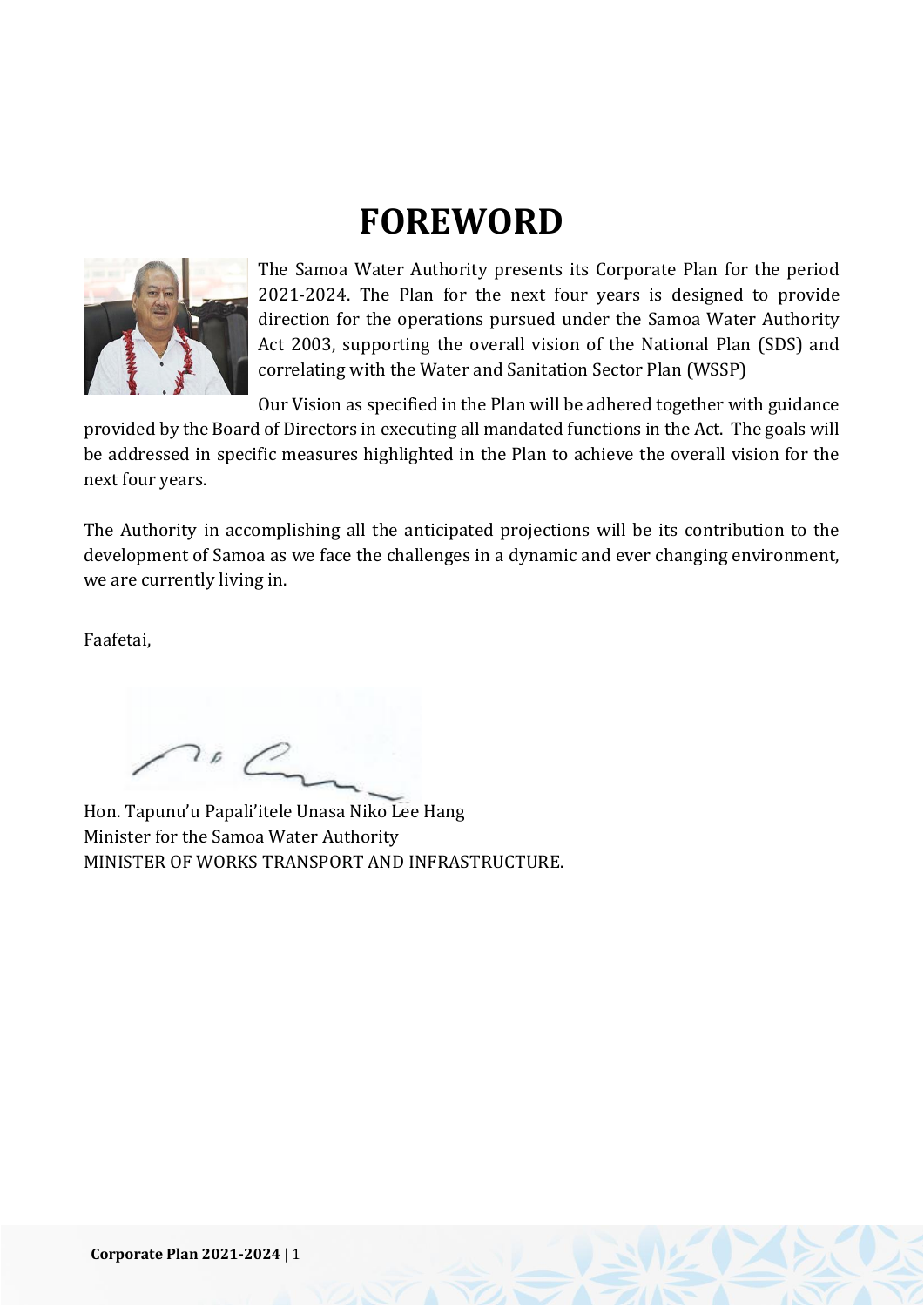## **TABLE OF CONTENTS**

| <b>ACRONYMS</b>                                                                                                                                                                                                                                      | 3                          |
|------------------------------------------------------------------------------------------------------------------------------------------------------------------------------------------------------------------------------------------------------|----------------------------|
| <b>CHAIRPERSON'S REMARKS</b>                                                                                                                                                                                                                         | 4                          |
| 1. EXECUTIVE SUMMARY                                                                                                                                                                                                                                 | 5                          |
| 2. OUR OPERATING ENVIRONMENT AND FRAMEWORK                                                                                                                                                                                                           | 7                          |
| 3. ENTITY PROFILE                                                                                                                                                                                                                                    | 8                          |
| 4. SAMOA WATER AUTHORITY ORGANIZATIONAL STRUCTURE                                                                                                                                                                                                    | 10                         |
| 5. CHALLENGES AND OPPORTUNITIES                                                                                                                                                                                                                      | 11                         |
| ASSESSMENT OF RESULTS FROM PREVIOUS PLAN<br>$i$ .<br>ii.<br>ANALYSIS OF THE BUSINESS ENVIRONMENT -                                                                                                                                                   | 11                         |
| STRENGTHS WEAKNESSES OPPORTUNITIES THREATS (SWOT)<br>SUMMARY OF STRATEGIES FOR THE PLANNING PERIOD<br>iii.                                                                                                                                           | 12<br>14                   |
| 6. MAJOR OBJECTIVES AND STRATEGIES                                                                                                                                                                                                                   | 15                         |
| INCREASE COMMUNITY ENGAGEMENT<br>i.<br>ii.<br>IMPROVE SERVICE DELIVERY AND CUSTOMER SATISFACTION<br>iii.<br><b>BUILD FINANCIAL SUSTAINABILITY</b><br><b>INTEGRATED WATER MANAGEMENT</b><br>iv.<br>MAINTAINING A ROBUST ORGANIZATIONAL CAPACITY<br>V. | 15<br>16<br>18<br>20<br>21 |
| 7. MAJOR PROJECTS                                                                                                                                                                                                                                    | 23                         |
| 8. FINANCIAL STATEMENTS                                                                                                                                                                                                                              | 25                         |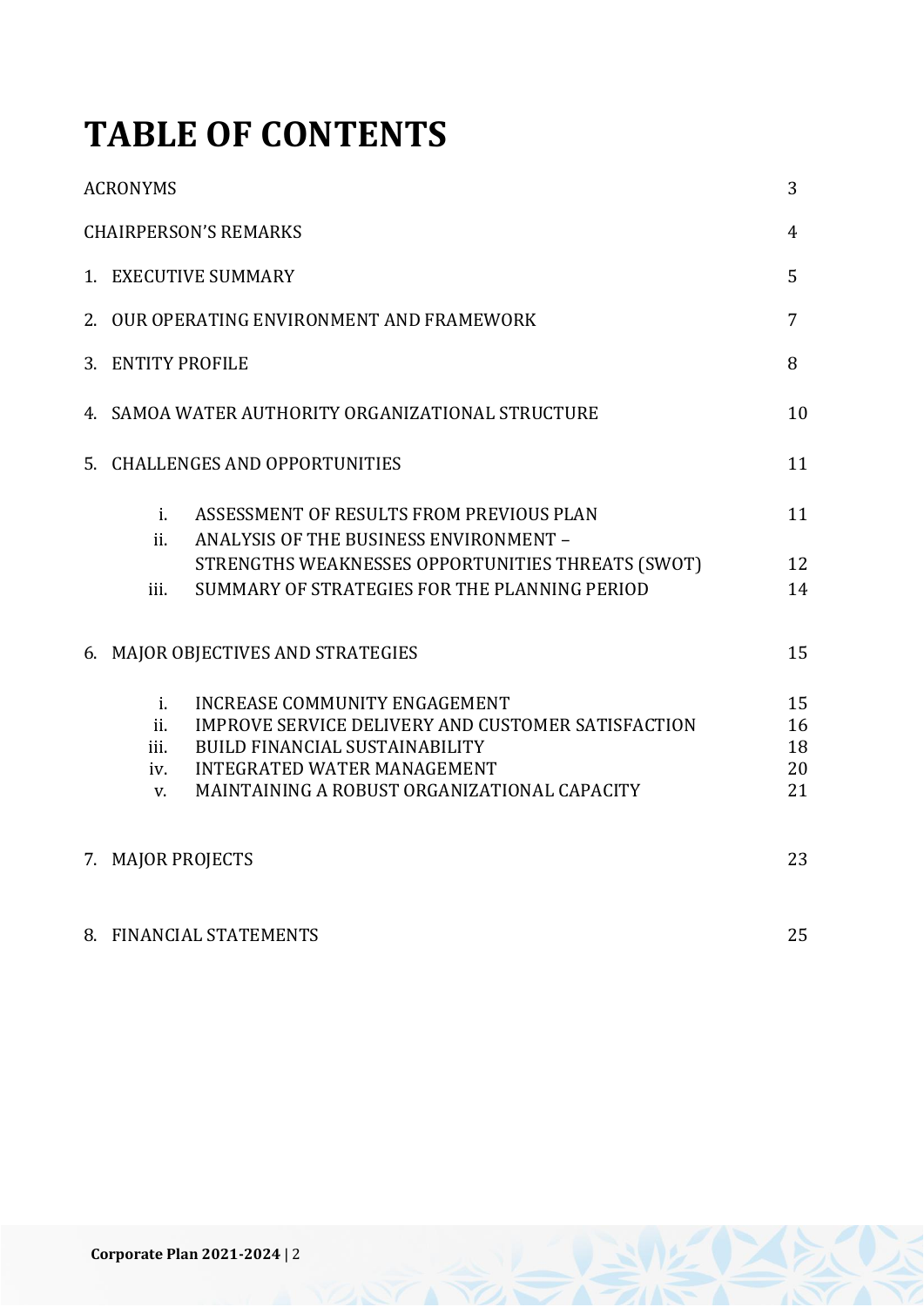## **ACRONYMS**

| <b>ADB</b>      | <b>Asian Development Bank</b>                   |
|-----------------|-------------------------------------------------|
| <b>ALL</b>      | All technical and supporting divisions          |
| <b>CBD</b>      | <b>Central Business District</b>                |
| <b>CIT</b>      | Communication and Information Technology        |
| CM              | Corporate Management                            |
| CP              | Corporate Plan                                  |
| CS <sub>O</sub> | <b>Community Service Obligation</b>             |
| <b>EU</b>       | <b>European Union</b>                           |
| <b>FK</b>       | <b>Cabinet Directive</b>                        |
| <b>IWS</b>      | <b>Independent Water Scheme</b>                 |
| <b>IWSA</b>     | <b>Independent Water Scheme Association</b>     |
| <b>JICA</b>     | Japan International Cooperation Agency          |
| <b>JWSSC</b>    | Joint Water and Sanitation Steering Committee   |
| LC              | Legal Consultant                                |
| <b>KPI</b>      | Key Performance Indicator                       |
| MD              | <b>Managing Director</b>                        |
| <b>MNRE</b>     | Ministry of Natural Resources and Environment   |
| <b>MOF</b>      | Ministry of Finance                             |
| <b>MPE</b>      | Ministry of Public Enterprise                   |
| <b>MWTI</b>     | Ministry of Works, Transport and Infrastructure |
| <b>NRW</b>      | Non-Revenue Water                               |
| <b>PUMA</b>     | Planning and Urban Management Agency.           |
| <b>PWWA</b>     | Pacific Water and Wastewater Association        |
| <b>SDS</b>      | Strategy for the Development of Samoa           |
| <b>SWA</b>      | Samoa Water Authority                           |
| <b>TSC</b>      | <b>Technical Steering Committee</b>             |
| <b>WSSP</b>     | <b>Water and Sanitation Sector Plan</b>         |
| <b>WWD</b>      | <b>Wastewater Division</b>                      |
| <b>WWTP</b>     | <b>Wastewater Treatment Plant</b>               |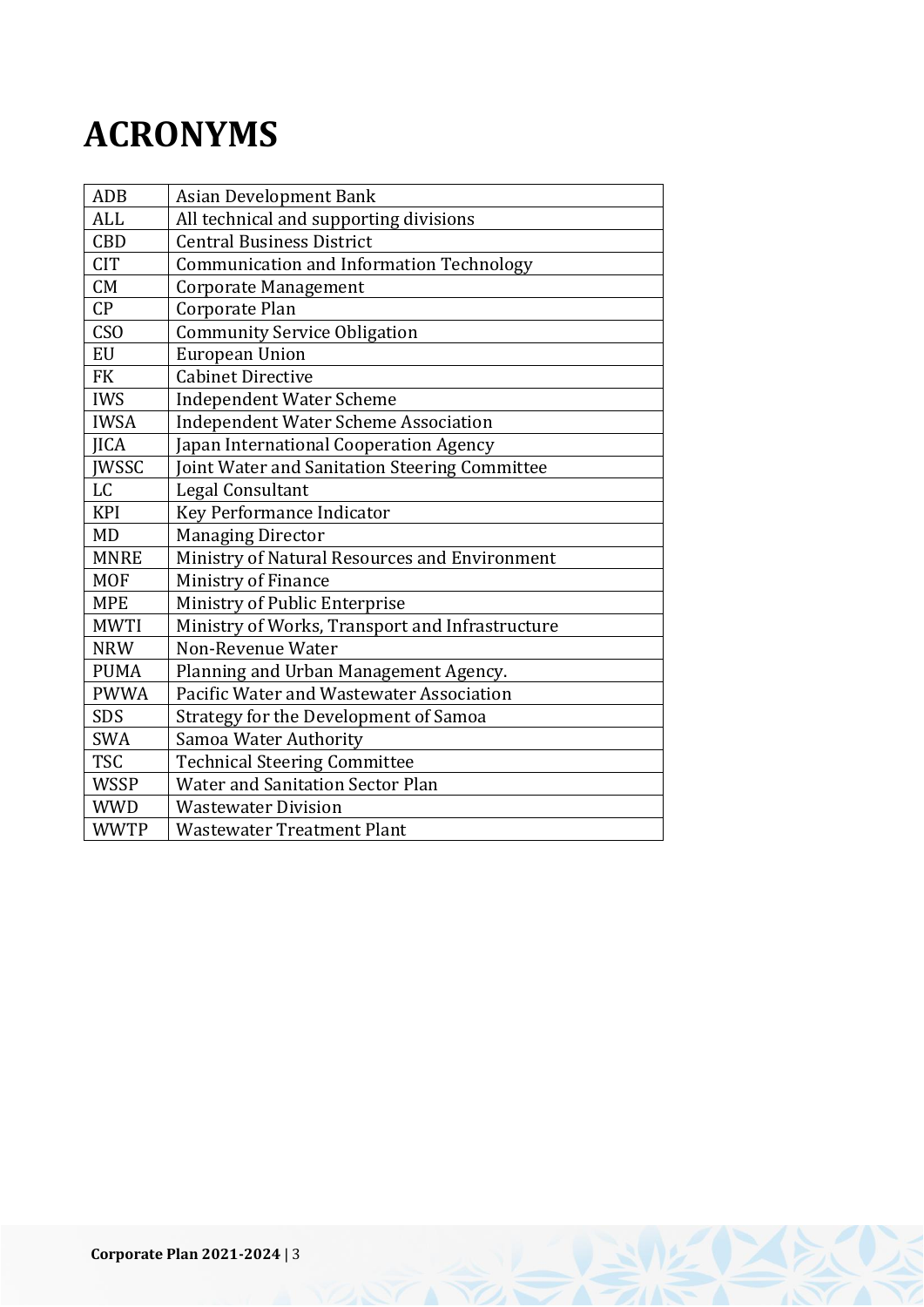## **CHAIRPERSON'S REMARKS**



As the newly appointed Chairperson of the Samoa Water Authority Board of Directors, I am delighted to present the Samoa Water Authority Corporate Plan 2021-2024. The Plan is designed to clearly define the vision, mission and core values that the Authority will pursue in the next four (4) years. The objectives and activities have been formulated to achieve the overall goal to be a sustainable water and wastewater utility provider founded on excellence.

The vision sets the long-term goal of the Authority. The challenges identified have been numerous however, the Authority has designed, formulated and developed strategies and policies to address these. Climate change and its effect on water security is a tangible threat to the Authority's work and consequently the Authority has taken a considered approach to ensure our infrastructure and operations are resilient to the effects of natural disasters and severe weather conditions. The Board of Directors in conjunction with the Management team and staff will continue to ensure that relevant and appropriate actions are taken to address all these challenges in order to effectively monitor and optimize achievements of the Authority's established goals and objectives.

The Board of Directors having been appointed in March 2020 commend the work of the outgoing Board of Directors and will continue to steer the Authority with strategic guidance and governing support to implement this Corporate Plan to guide the execution of its mandated functions.

Sincerely,

Jennifer Ula Fruean **CHAIRPERSON SWA BOARD OF DIRECTORS**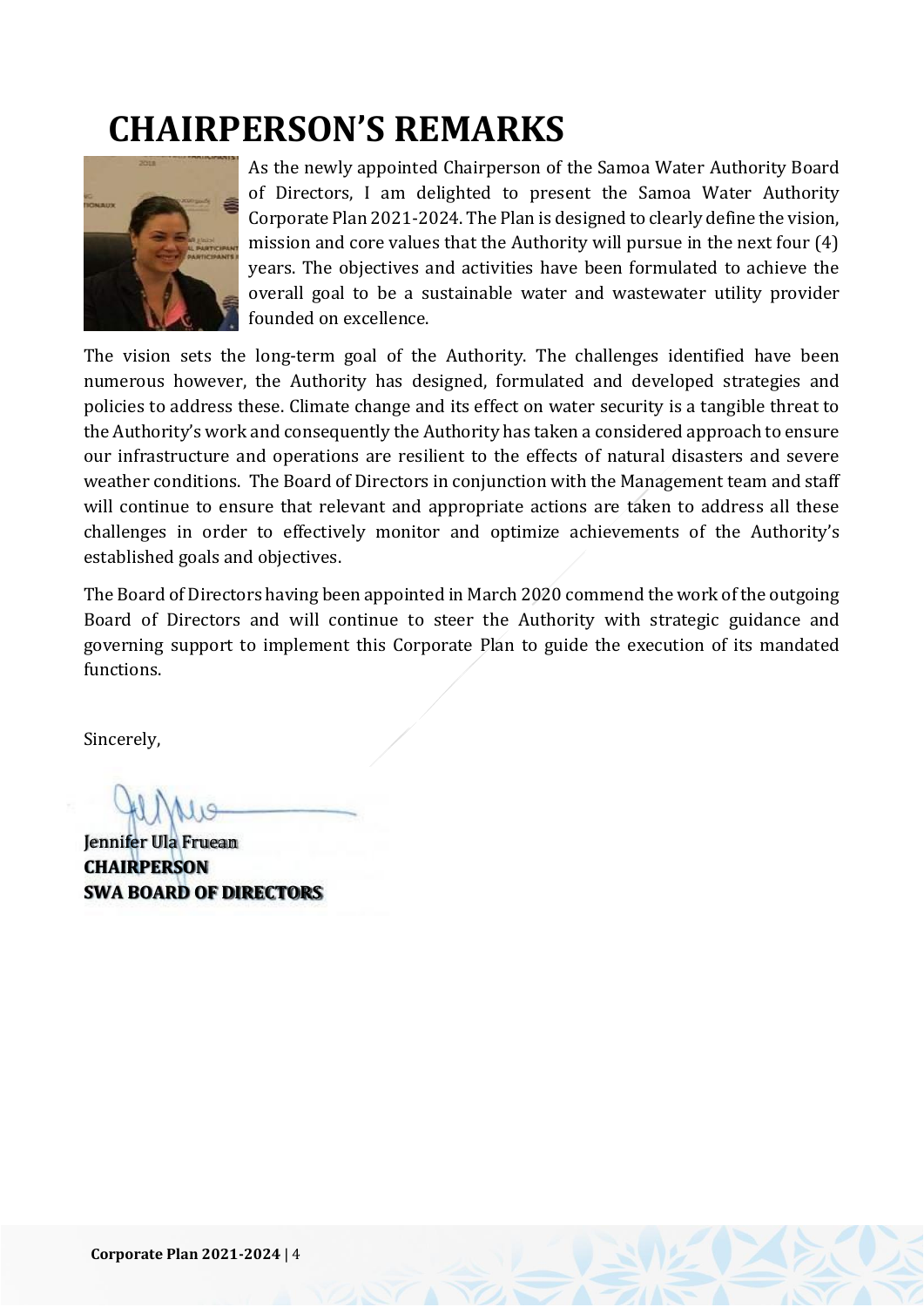## **1. EXECUTIVE SUMMARY**

The Samoa Water Authority in developing its corporate plan have incorporated its mandated roles in accordance with the Planning Framework of Government. More specifically the linkages to the Sustainable Development Goals 6 and key outcome 9 which is to ensure access to clean water and sanitation for all. The corporate plan is also aligned to the Water and Sanitation Sector under the Water Supply Subsector's 5 Performance Measures,

- 1. Water Supply Coverage increased
- 2. Non-revenue water reduced
- 3. Drinking Water Quality improved
- 4. Financial Sustainability enhanced
- 5. Customer and Community satisfaction and knowledge increased.

The Samoa Water Authority continues to provide its core services – water supply and wastewater treatment – whilst charting its way through an ever-changing world and environment. The strategic vision driving the Authority forward for the Corporate Plan Period 2021-2024 encompasses the drive for efficiency, financial sustainability while addressing customer expectations and working together with its stakeholders in a dynamic and changing environment.

The Authority in formulating the Corporate Plan 2021-2024 has identified a new vision:

**"**To be a sustainable water and wastewater utility provider founded on excellence"

The new vision is especially compelling given the recent global changes which have impacted the world. From climate change to COVID-19, the Authority envisions that it will address these changing dynamics with a strategic orientation to ensure that it continues (and even improves on) its performance over the next 4 years.

For the next four years, the Authority will focus on its vision with a view to providing clean, reliable water and effective sewage and wastewater solutions. We believe that our value lies beyond the mechanics of water supply and wastewater treatment because Water Is Life. This belief will continue to underpin our approach during the Corporate Plan period.

The Authority has reviewed and refined its corporate objectives as follows to correlate with our new vision and to navigate our way through the next 4 years:

- 1. Increase Community Engagement
- 2. Improve Service Delivery and Customer Satisfaction
- 3. Build Financial Sustainability
- 4. Integrated Water Management
- 5. Maintaining a Robust Organizational Capability

The Authority recognizes 2 important key elements to assist us in achieving our vision and objectives during the Corporate Plan period. Firstly, is a strengthened legislative basis through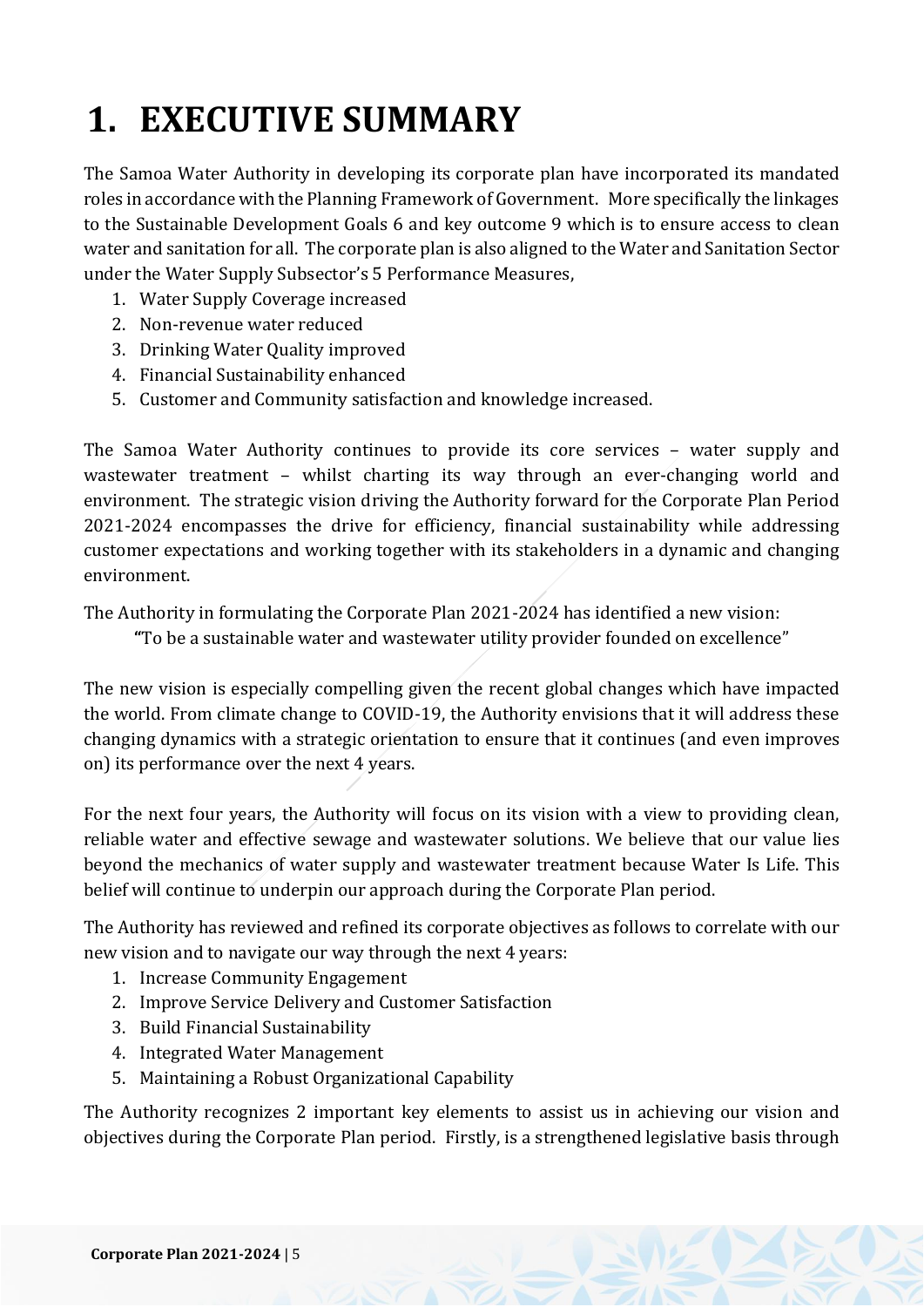our proposed SWA Amendment Bill 2019. Secondly is the centralized location for all employees in Upolu through the design and construction of our Headquarters in Vaitele.

The Authority is also conscious of the uncertainty about the future of donor financing support for our capital investment projects during the Corporate Plan period and how this may impact on the achievement of our vision and objectives.

With that being said, we acknowledge our major shareholder the Government of Samoa as well as our donor partners namely the European Union (EU), the Japanese International Cooperation Agency (JICA), the World Bank and the Asian Development Bank (ADB) for their contributions towards the Authority's projects past, present and future. We also acknowledge the stewardship from our previous Chairman, Hon. Matataualiitia Afa Lesa and Board Directors Hon. Gaina Tino, Tiufea Rudolf Keil and Amiatu Catherine Faolotoi in building the groundwork on which this Corporate Plan will springboard.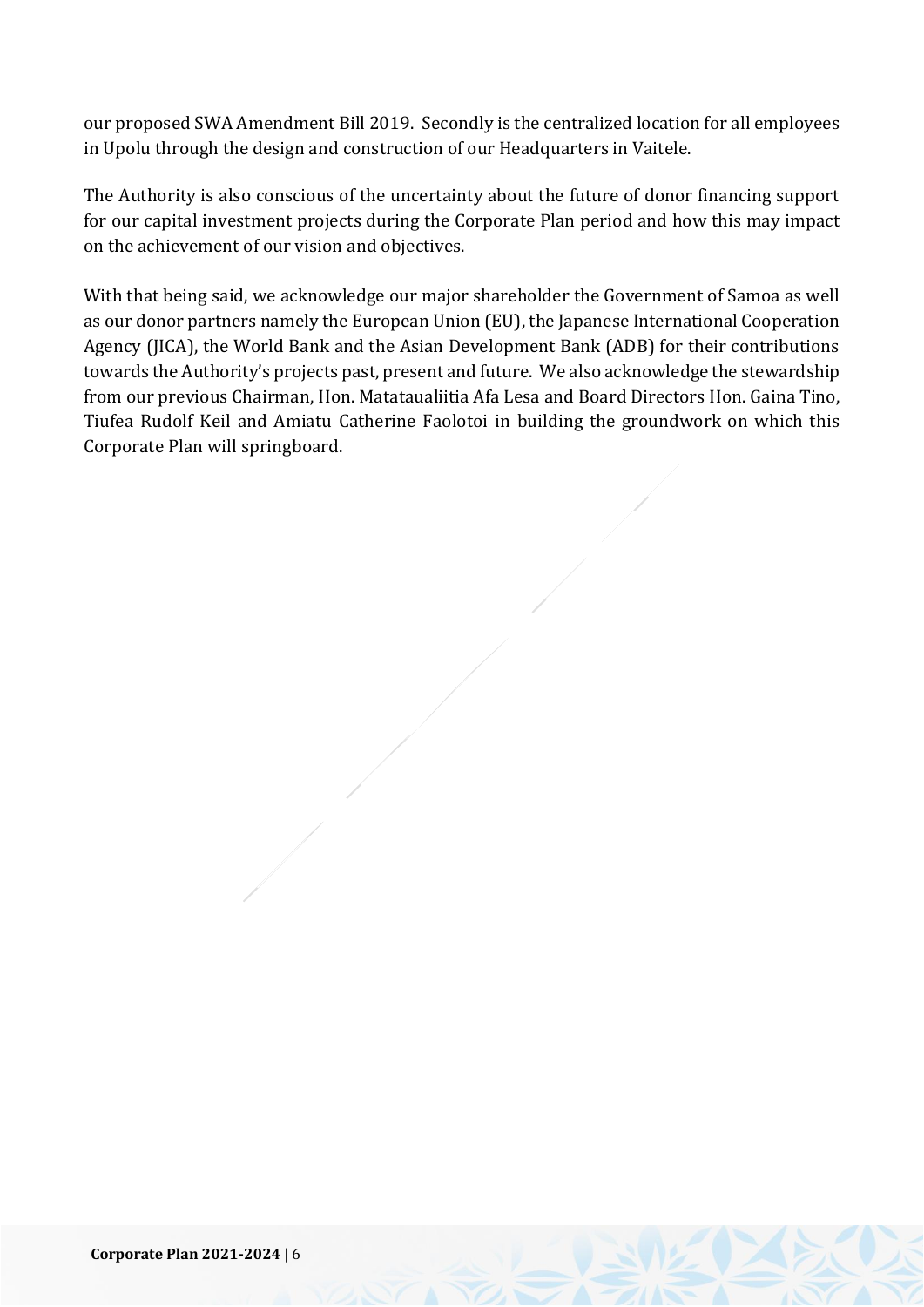## **2. OUR OPERATING ENVIRONMENT AND FRAMEWORK**

## **VISION**

"To be a sustainable water and wastewater utility provider founded on excellence"

## **MISSION**

To effectively manage the provision of safe, reliable and sustainable water services

## **VALUES**

| Genuine      | We will do what we say we will do and strive for excellence and quality in     |
|--------------|--------------------------------------------------------------------------------|
|              | everything that we do.                                                         |
| Committed    | Proactively working with urgency and commitment to achieve our Vision          |
| Innovative   | Using innovative best practices to help us to achieve our Vision.              |
| Professional | To deliver efficient services with diligence, integrity, impartiality and care |
| Helpful      | Demonstrate reliable services to cater for the needs of customers. Providing   |
|              | support to one another, working co-operatively, and making our work            |
|              | environment fun and enjoyable.                                                 |

## **MANDATE**

The Samoa Water Authority operates under and pursuant to:

- 1. Samoa Water Authority Act 2003
- 2. Samoa Water Authority (Sewerage and Wastewater) Regulations 2009
- 3. Public Bodies (Performance & Accountability) Act 2001
- 4. Public Finance Management Act 2001
- 5. Cabinet Directives
- 6. Samoa National Drinking Water Standards 2016
- 7. SWA Engineering Standards 2014
- 8. National Water Services Policy 2010

## **SUPPORT FOR GOVERNMENT POLICIES**

The Authority in support of government policies adhere all its operations and management to the following guidelines provided:

- 1. CABINET DIRECTIVES (FK) applicable to SWA and Government Corporations
- 2. International Financial Reporting Standards
- 3. Trade Waste Policy (2011)
- 4. Water Resource Management Act 2008
- 5. Samoa National Drinking Water Standards 2016
- 6. National Water Service Policy 2010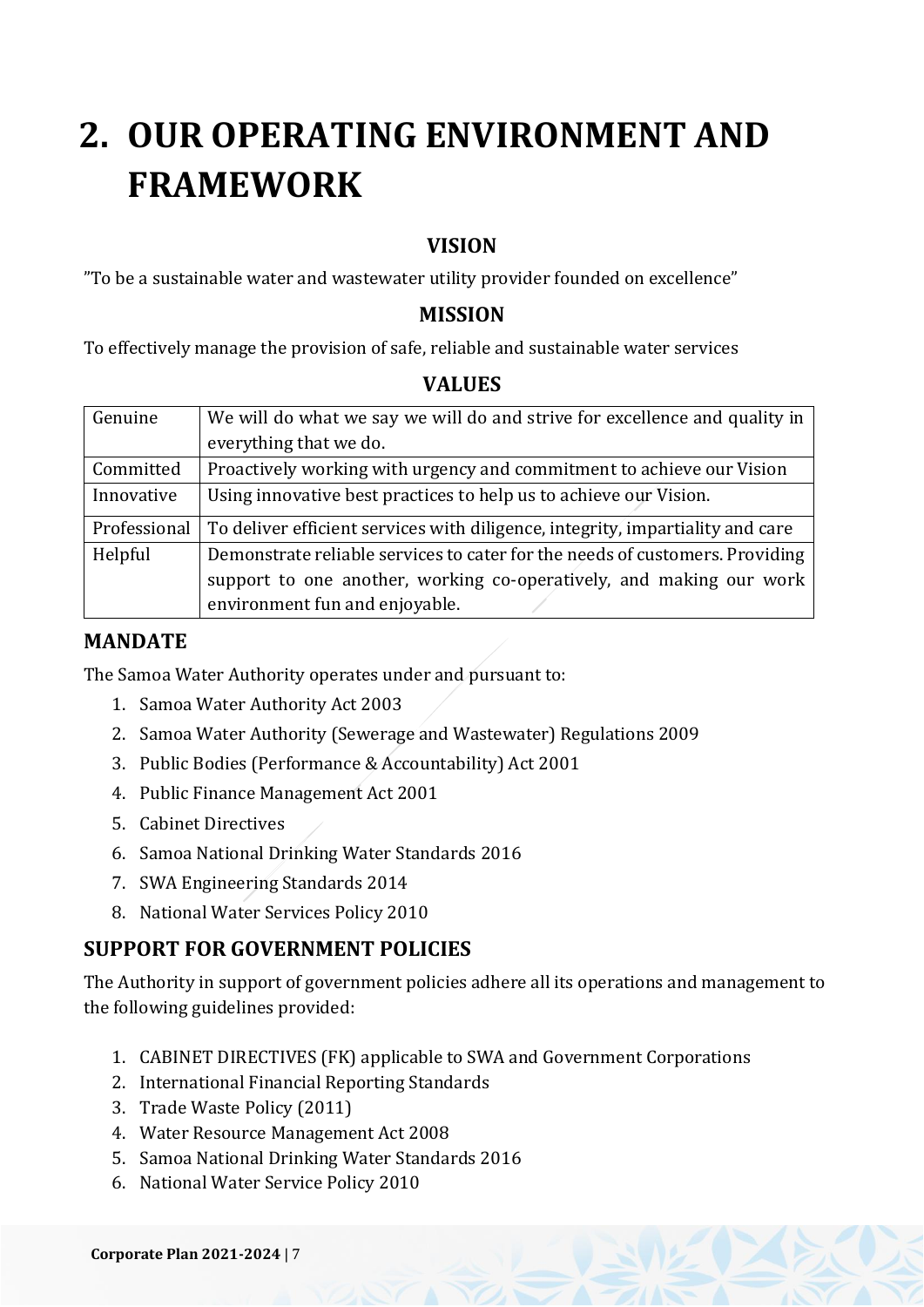- 7. Tenders Board Guidelines on Procurement
- 8. Part K Treasury Instructions (Procurement)
- 9. Disaster and Emergency Management Act 2007
- 10. Samoa Water Resources Management Act 2008
- 11. Planning Urban Management Act 2004
- 12. Labour & Employment Relations Act 2013
- 13. Government Dividend and Return on Equity Policies 2018
- 14. Community Service Obligation Policy 2018

## **3. ENTITY PROFILE**

The Samoa Water Authority is a public trading body and the major water service provider under the Samoa Water Authority Act 2003. Wholly owned by the Government of Samoa, we are governed by an appointed Board of Directors alongside a semi-autonomous Audit Committee. Our sector Minister under whose portfolio we are responsible to is the Minister of Works, Transport and Infrastructure (MWTI) while for governance as a public body our responsible Minister is the Minister for Public Enterprises (MPE). Our chief executive officer is the Managing Director who is responsible to the Board of Directors for leading the execution of the Corporate Plan in conjunction with the Management team comprising of 8 Managers, an Internal Auditor and a Legal Consultant who together oversee the operation of 8 divisions across Upolu and Savaii.

The Authority is the main water service provider in Samoa. We draw water from multiple water sources in and around Upolu and Savaii, treat and then supply this water to households and businesses (approximately 88% of the population) through a vast network of infrastructure. We also collect, treat and dispose of wastewater within designated areas of the CBD in Upolu.

We operate 14 water treatment plants located at Malololelei, Alaoa, Fuluasou (2), Vailima, Tapatapaō, Vailoa Palauli, Tafitoala, Togitogiga, Piu, Lepā, Aleisa, Fagalii uta and Vailele. These plants draw water from rivers through water supply intake structures which are also under the Authority's purview. We also supply water by abstraction from underground aquifers for borehole water supply. This operation is a challenging undertaking for the Authority as it requires additional costs to cater for payment of annual abstraction licenses to MNRE, increased electricity, the annual customary land lease payments and compound maintenance costs. We currently manage more than 45 boreholes in both Upolu and Savaii.

Other than water supply we manage and operate a wastewater treatment plant to service designated areas within the CBD (extending from Mulinuu to the National Hospital Motootua and Sheraton Hotel Vaisigano. It is anticipated that coverage will be extended during the Corporate Plan period targeting towards the Matautu Marina and Wharf.

The Authority is responsible for financing its own daily operations and maintenance activities from revenue collected from its services and while we recently raised our water tariff (1st of July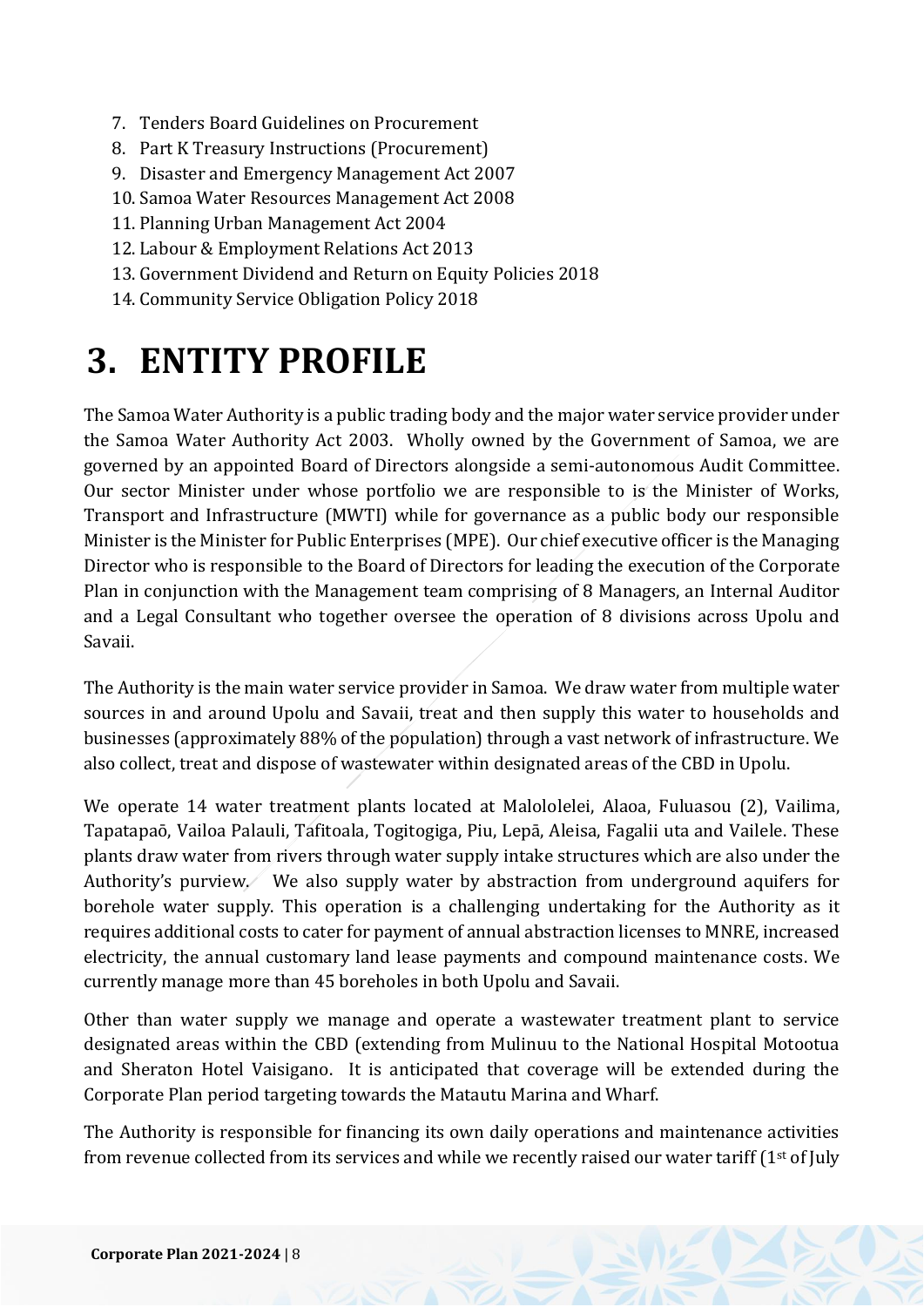2019) this only covers our operations and maintenance costs. We receive financial assistance through the Community Services Obligations (CSO) (a social responsibility component for works which are not economically viable),and funds two of the Authority's major expenses (electricity and land compensation) for Rural & Savaii borehole schemes, but this assistance in recent years has been reduced by about 50%.Budget support from the Government of Samoa and donor agencies enables the Authority to implement its Investment Plan although the lifeline for this budget support is due to expire soon. In particular for this Corporate Plan Period, ongoing and anticipated projects includes drilling works for Nofoalii/Leulumoega, Faleasiu uta reticulation network, Moamoa fou subdivision, Satapuala Water Supply System, Logoipulotu Water Supply System, Afiamalu Water Supply System, Aleisa East Water Supply System, Aleipata Inland Main and the proposed Independent Water Scheme Supply Integration. The proposed integration of independent water schemes under the Authority comes by way of a directive from Cabinet and is anticipated to be a major remit in terms of planning and funding during the Corporate Plan period. The Authority so far has received applications from 4 independent village schemes for integration and expects more during the Corporate Plan Period.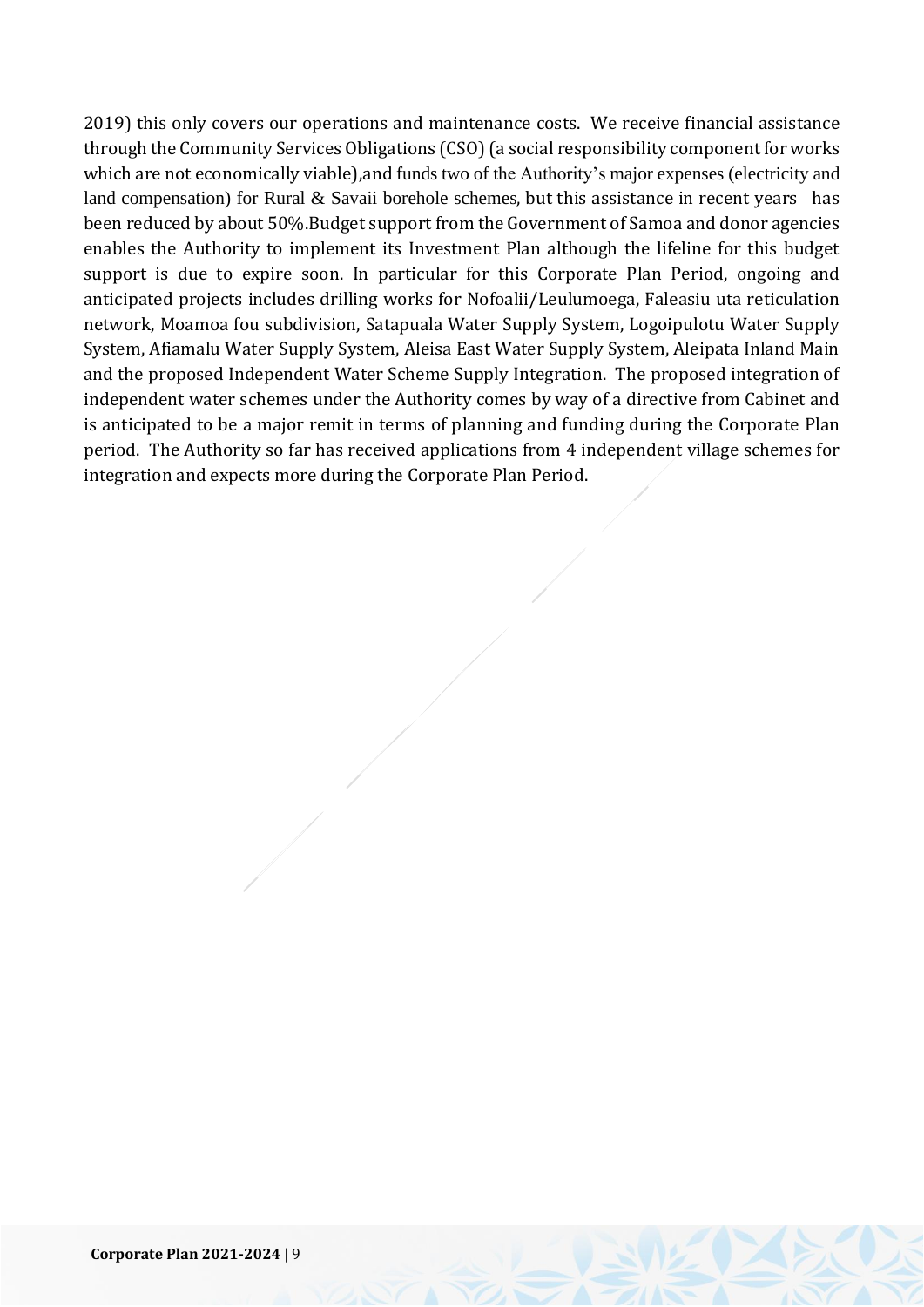## **4. SAMOA WATER AUTHORITY ORGANIZATIONAL STRUCTURE**



**New Positions for the structure in the next four years will be determined accordingly to the needs of the Authority**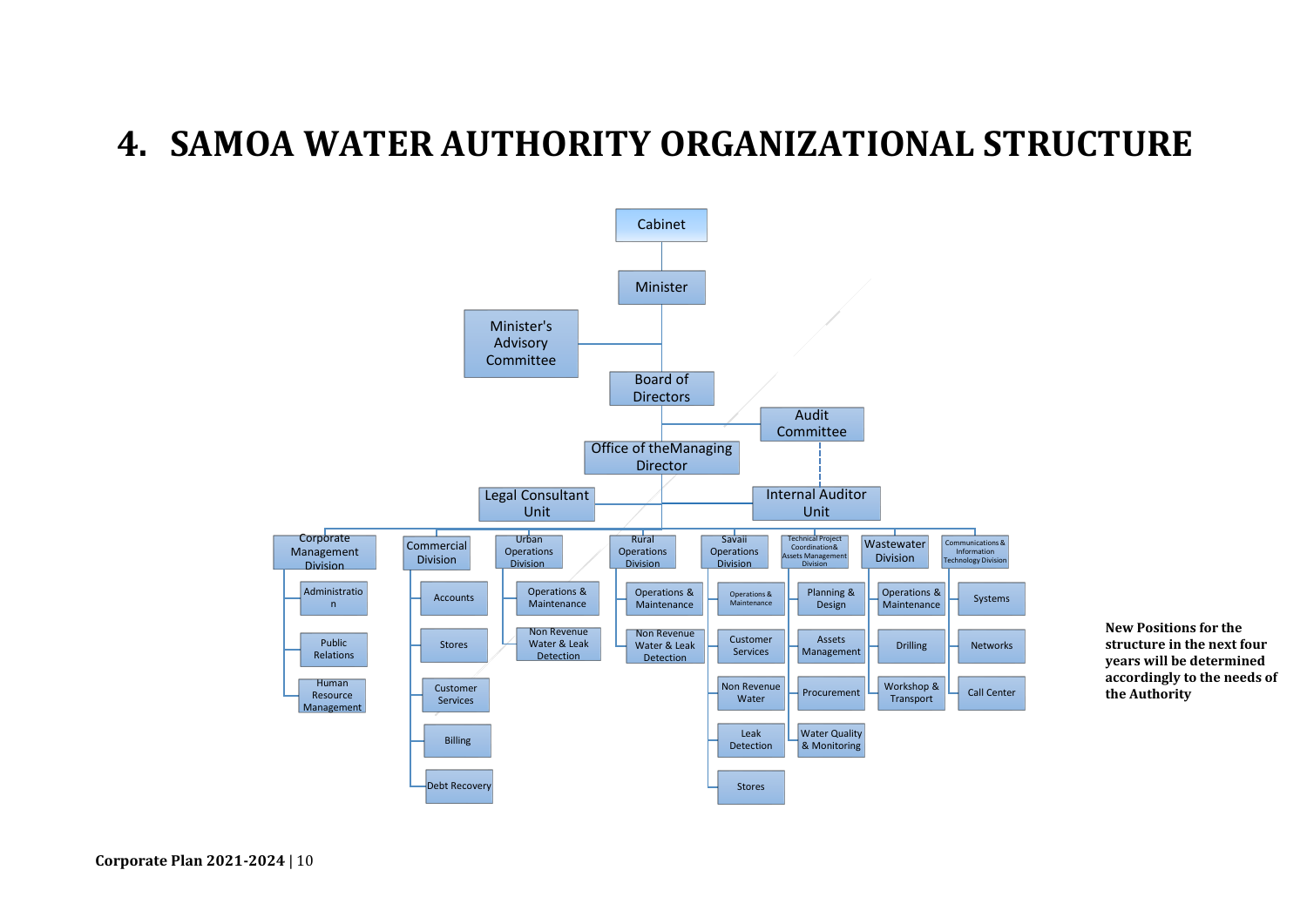## **5. CHALLENGES AND OPPORTUNITIES**

## **i. ASSESSMENT OF RESULTS FROM PREVIOUS PLAN**

Listed below are the achievements SWA accomplished during the Corporate Plan Life 2017-2020 and are also reflected in our Annual Reports:

- Improved Customer Consultations and Awareness through School Awareness Programmes in both Upolu and Savaii; Educational and promotional advertisements over TV, radio, newspaper; Environment Week and National Water Day participation and Universities Career Awareness. Extensive reach through Pay and Win promotion (chance to win a water tank).
- Service Delivery through extending coverage to new areas. Approximately 82.4 km extension of submains installed throughout Upolu and Savaii. Drilling boreholes (Rural and Savaii villages) to cater for new settlements. System upgrades in Urban areas including improved water supply pipeline for Manono Island. Extended customer service through introduction of On Site billing, opening of new Mulifanua Wharf Collection Booth and periodic mobile collection for all customers.
- Financial sustainability through invigorated efforts to encourage willingness to pay and Ease of Payment Options to encourage bill pay behavior through introduction of Bluesky M-Tala . Improvements to collections contributed to the consistent increase in revenue by 7% & collection by 5% in 2018 with an increase of revenue by 5% and collection by 14% in 2019. Stricter controls have seen a decrease of expenses to 1% for 2019 compared to the last 2 years. The Authority also initiated hardship assistance to low income families (especially those with elderly family members and/or members with special needs) and whom have been disconnected for a lengthy period of time.
- Integrated Water Management through continued participation in national Water Sector programmes and activities. A successful Pacific Water and Wastewater Conference in 2017 hosted by the Authority concluded with SWA winning 4 awards. Successful community consultations carried out before project implementations has noted an improvement in support from the general public which greatly assisted with the smooth flow of our capital works.
- Robust Organizational Capability through regular trainings attended by employees (and Directors) both local and overseas. Organization Wide Internal Exams for all employees and 2018 Off-Site SWA Hosted Workshop for Employees. Successful completion of the Phase 1 of the SCADA project with Phase 2 currently being implemented. On-The Job Training vocational students CEPSO 5 year Capacity Enhancement Project focusing on water loss management successfully completed in August 2019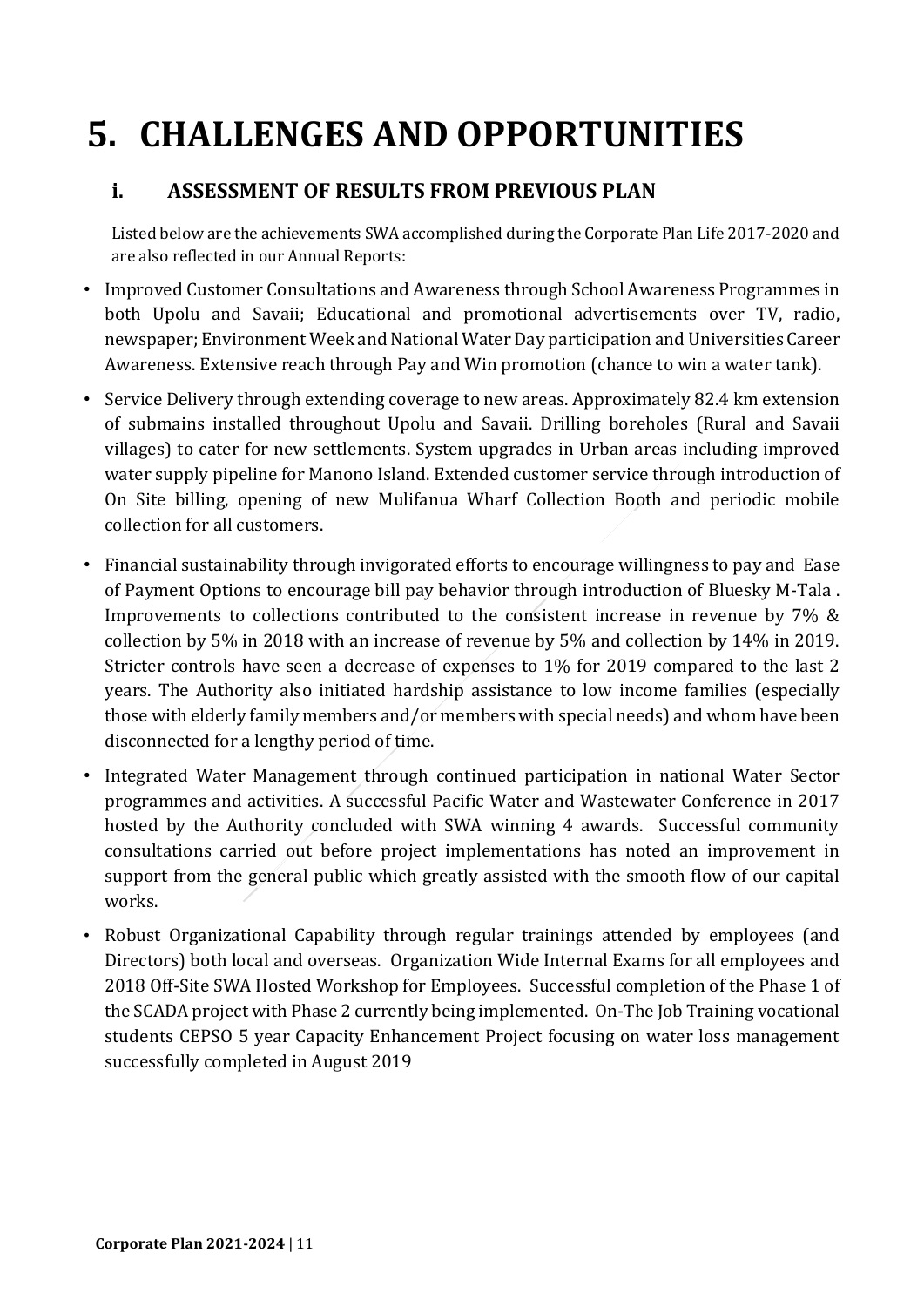## **ii. ANALYSIS OF THE BUSINESS ENVIRONMENT – STRENGTHS WEAKNESSES OPPORTUNITIES THREATS (SWOT)**

The table below identifies key points from SWOT Analysis to be addressed during the Plan Period 2021-2024:

|      | <b>Strengths</b>                       |       | <b>Strategies to maximize strengths</b>             |
|------|----------------------------------------|-------|-----------------------------------------------------|
| i.   | Main supplier of water in Samoa.       | i.    | Promote efficiency and reliability of service.      |
| ii.  | Efficient water and wastewater         | ii.   | Enhance reliability of assets through effective     |
|      | infrastructure                         |       | maintenance programs.                               |
| iii. | Competitive salary scale for all staff | iii.  | Regularly review salary and working conditions.     |
| iv.  | Effective<br>management<br>and         |       | Emphasize the performance appraisal process.        |
|      | implementation of donor and SWA        | iv.   | Meet targets for set performance measures and       |
|      | funded projects.                       |       | continue positive relationships with donor          |
| v.   | Improved governance and support        |       | organizations.                                      |
|      | from the Water<br>Sector<br>and        | v.    | Strengthen collaborations with the water sector     |
|      | established<br>policies<br>and         |       | and ongoing review of policies and procedures       |
|      | legislations                           |       |                                                     |
|      | <b>Weaknesses</b>                      |       | <b>Strategies to minimize weaknesses</b>            |
| i.   | Not all areas get water 24 hours       | i.    | Increase water storage capacity in borehole         |
| ii.  | constraints<br>Resource<br>(staff,     |       | supply areas. Also, develop a drought plan.         |
|      | vehicles,<br>tools,<br>equipment,      | ii.   | Recruit staff for key vacant positions and replace  |
|      | computers,<br>excavators,<br>asset     |       | much needed resources annually.                     |
|      | replacement, offices)                  | iii.  | improved leak detection,<br>Action<br>revenue       |
| iii. | High non-revenue water levels.         |       | collection and metering programs. Smart meter       |
| iv.  | Unplanned<br>unbudgeted<br>and         |       | program                                             |
|      | works.                                 | iv.   | Request financial assistance for unplanned works    |
| V.   | Need to improve operational data       |       | under MOF                                           |
|      | recording<br>collection,<br>and        | v.    | Emphasize the use of Key Performance Indicator      |
|      | performance reporting                  |       | for<br>matrices<br>improved<br>reporting<br>and     |
| vi.  | Unproductive<br>working                |       | management decisions.                               |
|      | environment<br>due<br>to<br>poor       | vi.   | Plan to construct and move to one central office;   |
|      | conditions of some office facilities   |       | improve operations office facilities and improve    |
|      | and, isolation of main office from     |       | organizational structure and systems for efficient  |
|      | operations divisions                   |       | communications and flow of information.             |
|      | <b>Opportunities</b>                   |       | <b>Strategies to maximize opportunities</b>         |
| i.   | External training<br>opportunities     | $i$ . | Identify critical needs and appropriate employees   |
|      | available<br>donor<br>from             |       | for training to utilize opportunity regularly.      |
|      | organizations.                         | ii.   | Implement refresher courses<br>to<br>improve        |
| ii.  | Exposure to new technology.            |       | productivity on new technology available.           |
| iii. | Capacity building with consultants     | iii.  | Foster the transfer or exchange of knowledge        |
|      | and contractors.                       |       | with consultants and contractors hired by SWA.      |
| iv.  | Externally funded projects that        | iv.   | Proper planning and coordination of resource        |
|      | provide assistance to improve          |       | utilization to optimize appropriate use for         |
|      | water services, assets and provide     |       | available technical and financial support from      |
|      | capacity building for employees.       |       | external<br>sources.<br>Improve<br>donor<br>project |
| V.   | There is potential for increase in     |       | management and operational areas.                   |
|      | coverage through expansion of          |       |                                                     |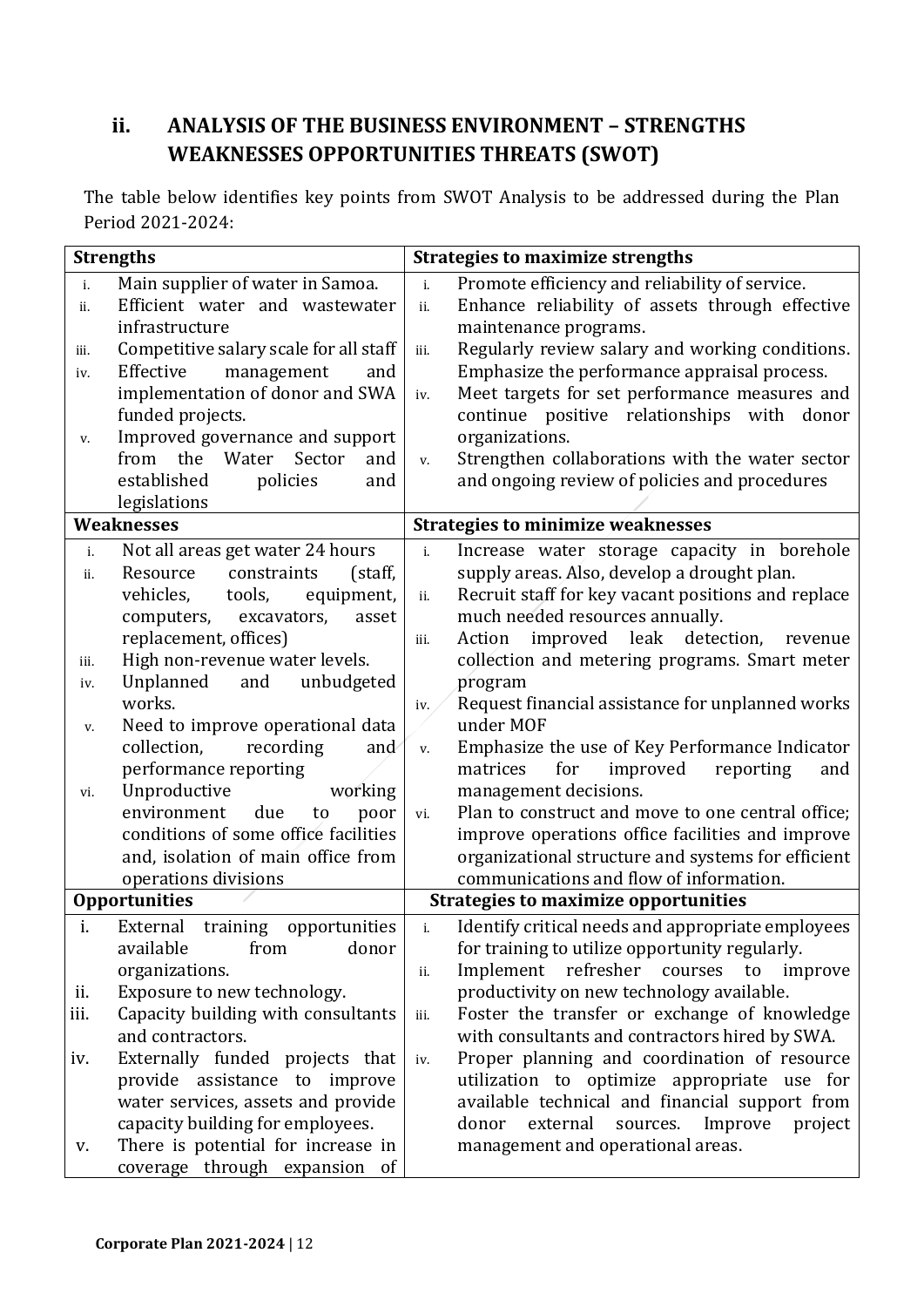|                | networks to new areas and new        | V.    | Improve coverage through improved planning to                                          |
|----------------|--------------------------------------|-------|----------------------------------------------------------------------------------------|
|                | settlements.                         |       | or otherwise<br>respond to<br>anticipate<br>new                                        |
|                |                                      |       | residential settlements as well as improve                                             |
|                |                                      |       | capacity of supply sources to sustain and improve                                      |
|                |                                      |       | supply beyond current coverage areas.                                                  |
| <b>Threats</b> |                                      |       | <b>Strategies to minimize threats</b>                                                  |
| i.             | Climate Change                       | i.    | Finalise<br>and<br>Climate<br>Change<br>Implement                                      |
| ii.            | Occurrence of natural disasters      |       | Adaptation Risk Matrix and Plan.                                                       |
| iii.           | Adverse weather conditions           | ii.   | Implement Risk Management Plans for Disaster                                           |
|                | particularly heavy rainfall in the   |       | and recovery plan of assets and water services                                         |
|                | catchments<br>that<br>results<br>in  |       | and develop an insurance arrangement for assets                                        |
|                | unacceptable water quality           |       | vulnerable to disasters.                                                               |
| iv.            | Legacy land issues                   | iii.  | Liaise with MNRE on necessary<br>improved                                              |
| v.             | employees<br>Threats<br>to<br>during |       | catchment management practices.                                                        |
|                | performance of their duties in       | iv.   | Consultation<br>with<br>owners<br>for<br>easement,                                     |
|                | some villages                        |       | the<br>contingency<br>assessment<br>in<br>event<br>of                                  |
| vi.            | High cost of electricity             |       | opposition (e.g. Compulsory Land acquisition)                                          |
| vii.           | Possible increase in the water       | v.    | Seek assistance from Sui o le Nuu prior to any                                         |
|                | resource charge (MNRE)               |       | major works taking place in villages.                                                  |
| viii.          | Competing interests for the use of   | vi.   | Research renewable energy options as a source of                                       |
|                | water with other users               |       | electricity. The Authority will also improve the                                       |
| ix.            | Infrastructure development<br>by     |       | efficiency of its current networks and systems to                                      |
|                | other Ministries/Utilities           |       | save costs such as optimizing the capacity of                                          |
| х.             | Unwillingness by customers to pay    |       | service water sources.                                                                 |
|                | bills                                | vii.  | Review tariffs regularly to ensure revenue meets                                       |
| xi.            | Members<br>of the<br>public<br>and   |       | full operating costs including water resource                                          |
|                | customers tampering with SWA         |       | charges.                                                                               |
|                | assets.                              | viii. | Establish close partnerships with other users for                                      |
| xii.           | Lack of Water Professionals in the   |       | better-coordinated use of water sources.                                               |
|                | Labour market.                       | ix.   | Establish<br>close<br>partnerships<br>and<br>open                                      |
|                |                                      |       | communication with Corporations / Ministries in                                        |
|                |                                      |       | related developments and projects to minimize                                          |
|                |                                      |       | unnecessary costs on agencies and the public.                                          |
|                |                                      | X.    | Improve the level of service, consult with<br>customers and undertake public awareness |
|                |                                      |       | campaigns and disconnection                                                            |
|                |                                      |       | Conduct Public awareness on the consequences of                                        |
|                |                                      | xi.   | tampering                                                                              |
|                |                                      | xii.  | Internship<br>and<br>awareness<br>campaigns<br>to                                      |
|                |                                      |       | School<br>Students<br>High<br>take<br>encourage<br>to                                  |
|                |                                      |       | Engineering as a career and have apprenticeship                                        |
|                |                                      |       | programs in place.                                                                     |

The current global events has without a doubt impacted the world in many aspects and Samoa is no different. The Authority recognizes the many future challenges it will encounter not only with the global crises but the local environment it operates in, which may operate to hinder the achievement of its vision.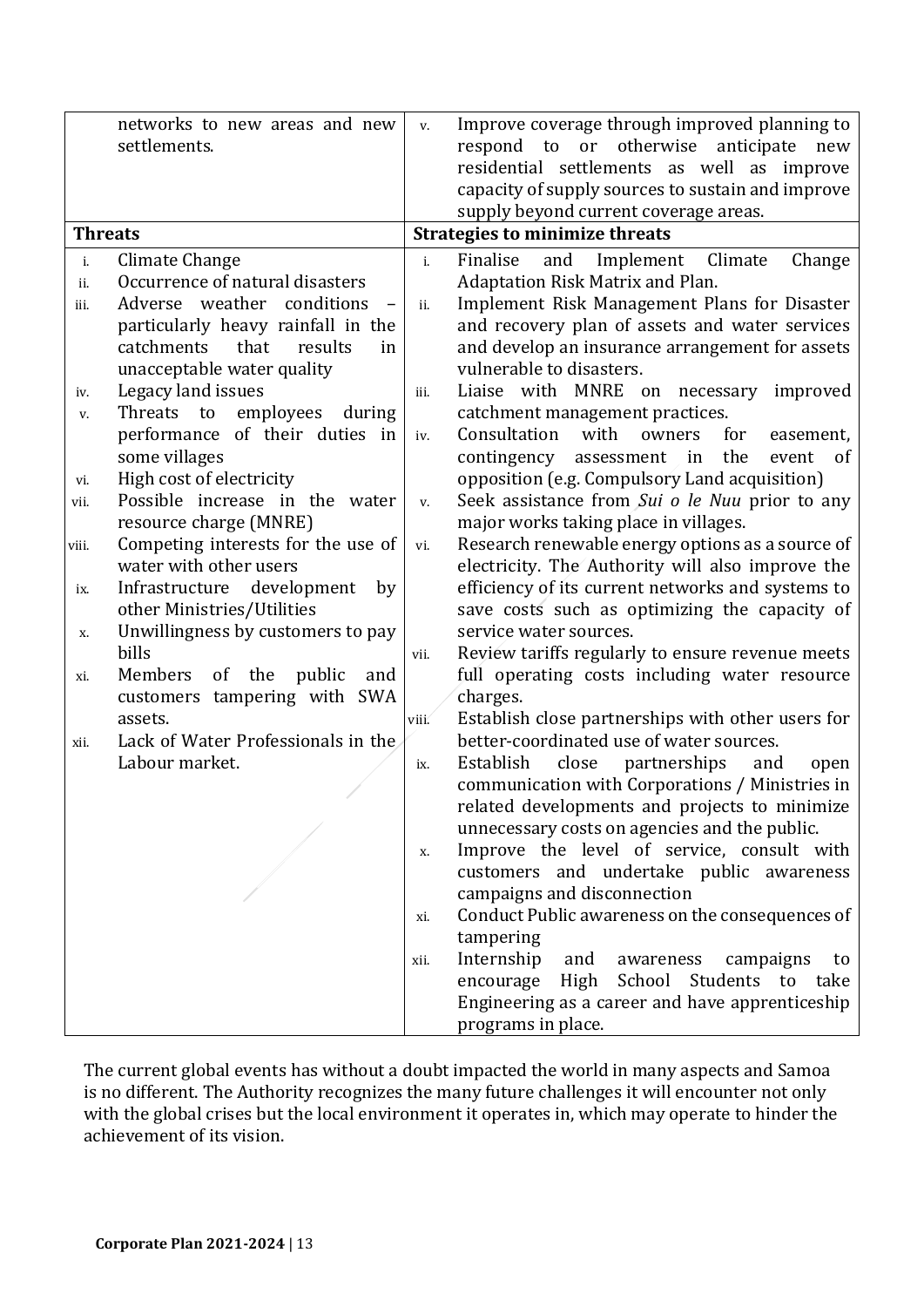## **iii. SUMMARY OF STRATEGIES FOR THE PLANNING PERIOD**

The following table provides a summary of key performance indicators both financial and non-financial pursued in previous plan period are further expanded for this plan period. Generally majority of KPIs were achieved with a few still ongoing and on target for achievement in this plan period.

| <b>Key Performance</b>                                                      | <b>ACTUAL</b> | <b>BUDGET</b> | <b>FORECAST</b> |            |             |            |  |  |  |
|-----------------------------------------------------------------------------|---------------|---------------|-----------------|------------|-------------|------------|--|--|--|
| <b>Indicators</b>                                                           | 2019          | 2020          | 2021            | 2022       | 2023        | 2024       |  |  |  |
| Financial KPIs <sup>1</sup>                                                 |               |               |                 |            |             |            |  |  |  |
| Revenue                                                                     | 27,600,136    | 30,171,459    | 30,348,587      | 31,029,511 | 31,472,696  | 31,678,807 |  |  |  |
| Expenses                                                                    | 26,960,810    | 30,296,602    | 29,757,766      | 30,546,491 | ,31,110,365 | 31,412,524 |  |  |  |
| Net/(Loss) profit<br>before tax                                             | 639,326       | (125, 143)    | 590,821         | 483,020    | 362,330     | 266,284    |  |  |  |
| Cash Flow from<br>customers                                                 | 21,614,765    | 18,898,907    | 22,979,407      | 23,567,114 | 24,194,374  | 24,702,906 |  |  |  |
| <b>Cash Flow Balance</b>                                                    | 19,410,590    | 7,732,139     | 9,662,168       | 3,096,823  | 2,459,137   | 5,275,175  |  |  |  |
| <b>Non-Financial</b><br><b>KPIs</b>                                         |               |               |                 |            |             |            |  |  |  |
| # of employees                                                              | 276           | 265           | 295             | 296        | 297         | 298        |  |  |  |
| % of households<br>that have access to<br>water.                            | 95%           | 95%           | 96%             | 96%        | 96%         | 96%        |  |  |  |
| <b>Water Quality</b><br>compliance                                          | 85%           | 86%           | 87%             | 88%        | 89%         | 90%        |  |  |  |
| <b>Utilisation of</b><br>Wastewater<br><b>Treatment Plant</b><br>and system | 59%           | 60%           | 63%             | 66%        | 69%         | 72%        |  |  |  |
| Non-Revenue<br>Water %                                                      | 52%           | 46%           | 43%             | 41%        | 39%         | 37%        |  |  |  |
|                                                                             |               |               |                 |            |             |            |  |  |  |

<sup>&</sup>lt;sup>1</sup> ROE, ROA, Accounts Receivable Days, Current Ratio, CSO Funding as % of total Revenue KPIs are highlighted in the Objective 3 and its strategies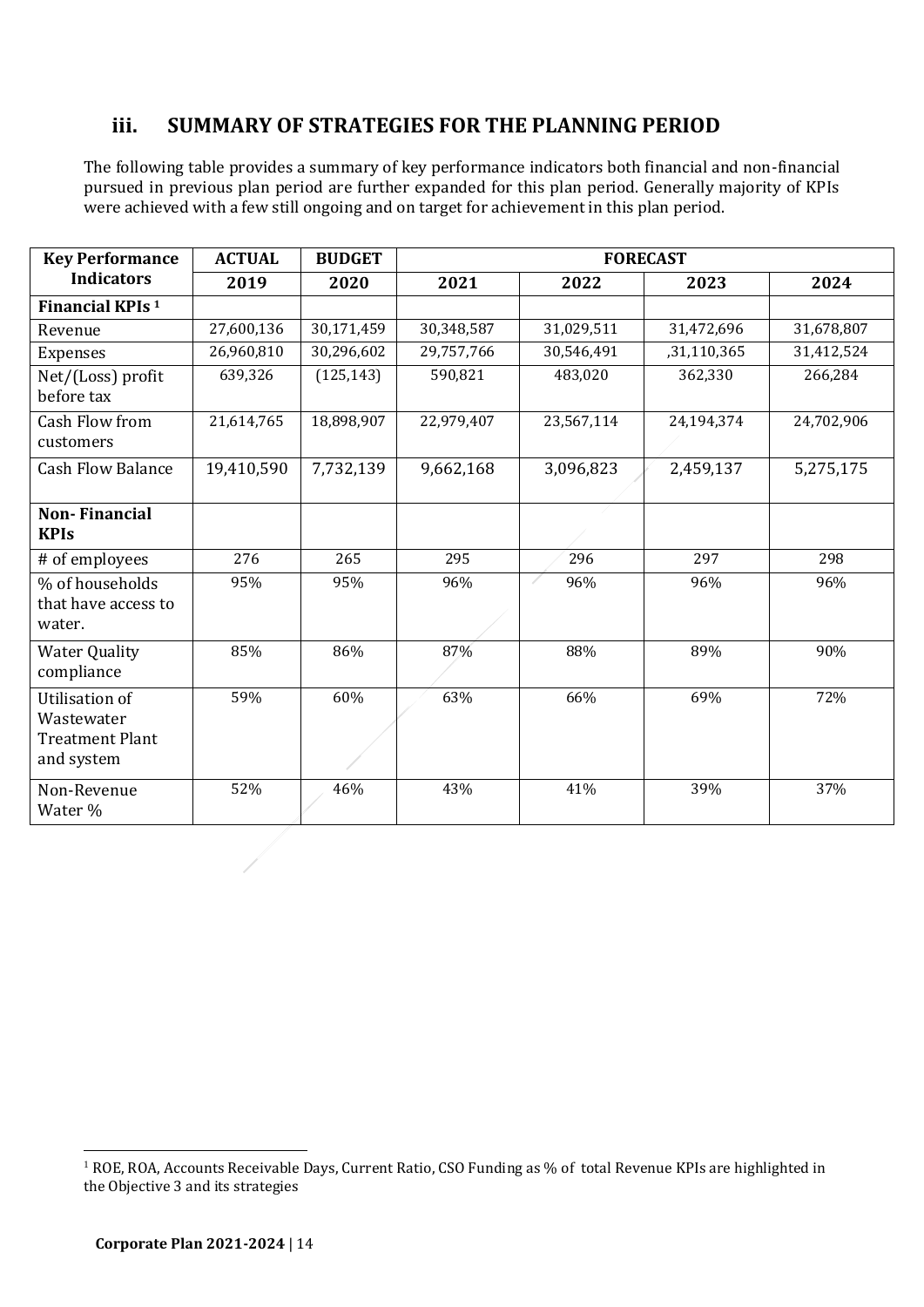## **6. MAJOR OBJECTIVES AND STRATEGIES**

## **i. INCREASE COMMUNITY ENGAGEMENT**

## **Objective**

Ensuring community and customer's insights and expectations are gauged to formulate basis of informed decisions for effective and efficient services thereby promulgating the understanding of the community and aligning customer expectations.

## **Strategies**

- 1. Identify customer difficulties and address
- 2. Improve customer awareness to align expectations by using effective ways to inform customers for better understanding of all aspects of SWA services and inform them of ways to conserve water.

## **Our Direction**

- 1. Conduct regular consultations regarding the SWA services to obtain community and customers feedback
- 2. Utilize effective and innovative mediums of communication to relay our services to the community and our customers

| <b>KPI</b>       | <b>Responsibility</b> | <b>Timing</b> | Unit       | 2021           | 2022           | 2023           | 2024           | <b>OUTCOME</b>             |
|------------------|-----------------------|---------------|------------|----------------|----------------|----------------|----------------|----------------------------|
| Conduct          | CM                    | Quarterly     | $#$ of     | $\mathbf{1}$   | $\mathbf{1}$   | $\mathbf{1}$   | $\mathbf{1}$   | Customer and               |
| (community)      |                       |               | awareness  |                |                |                |                | community<br>awareness     |
| villages         |                       |               |            |                |                |                |                | Customer and               |
| councils         |                       |               |            |                |                |                |                | community                  |
| and sui o        |                       |               |            |                |                |                |                | satisfaction               |
| nuu)             |                       |               |            |                |                |                |                |                            |
| awareness        |                       |               |            |                |                |                |                |                            |
| School           | CM                    | Annually      | $#$ of     | $\overline{2}$ | 2              | $\overline{2}$ | $\overline{2}$ | Customer and               |
| Programs         |                       |               | awareness  |                |                |                |                | community<br>awareness and |
| Radio Talks      | CM                    | Annually      | $#$ of     | $\overline{2}$ | $\overline{2}$ | $\overline{2}$ | $\overline{2}$ | satisfaction               |
|                  |                       |               | awareness  |                |                |                |                |                            |
| Conduct          | CM/                   | Annually      | $#$ of     | 1              | $\mathbf{1}$   | $\mathbf{1}$   | $\mathbf{1}$   | Customer                   |
| Customer         | Commercial            |               | Reports    |                |                |                |                | satisfaction               |
| Survey on        |                       |               |            |                |                |                |                |                            |
| SWA              |                       |               |            |                |                |                |                |                            |
| services         |                       |               |            |                |                |                |                |                            |
| Media awareness: |                       |               |            |                |                |                |                | <b>OUTCOME</b>             |
| Social           | CM                    | Weekly        | # of posts | 5              | 5              | 5              | 5              | Customer and               |
| Media            |                       |               |            |                |                |                |                | community<br>awareness     |
| TV ads           | CM                    | Annually      | #          | 5              | 5              | 5              | 5              |                            |

## **Performance Measures**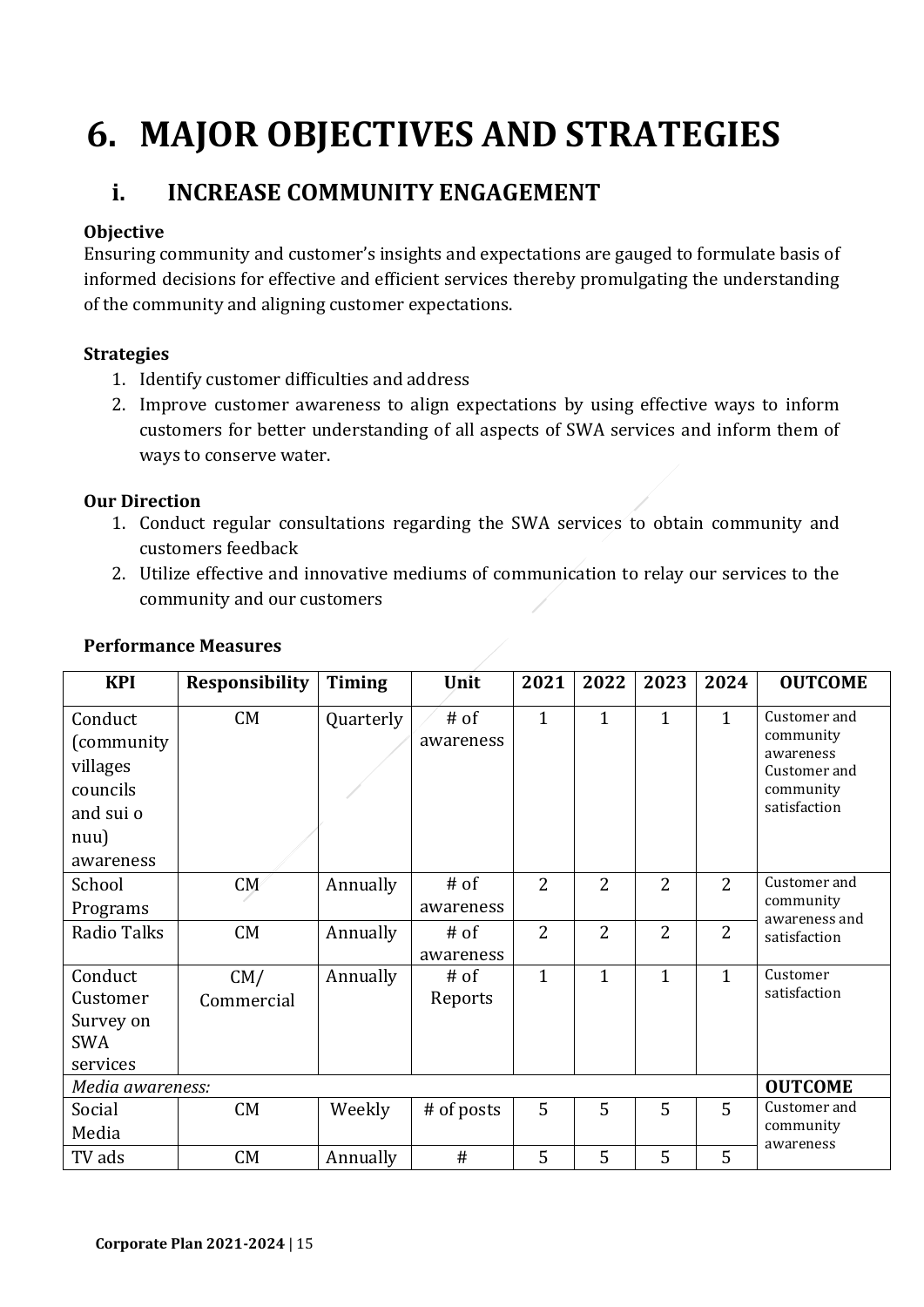| <b>Billboards</b> | CM | Annually |                |        |             |              |
|-------------------|----|----------|----------------|--------|-------------|--------------|
| Website           | CM | Daily    |                |        |             |              |
| Newspaper         | CМ | Annually | $\overline{ }$ | $\sim$ | $\sim$<br>∸ | $\sim$<br>∸∸ |

## **ii. IMPROVE SERVICE DELIVERYAND CUSTOMER SATISFACTION**

## **Objective**

To improve our service delivery levels pursuant to recognized standards and construct efficient and sustainable infrastructure with a view to extending coverage of our service

## **Strategies**

- 1. Ensure our services comply with recognized standards (e.g. Samoa National Drinking Water Standards)
- 2. Ensure that our customers can rely on us and to promptly address queries and complaints
- 3. Renew or rehabilitate aging infrastructure and plan and design for resilient infrastructure.
- 4. Ensure regular planned maintenance of infrastructure
- 5. Extend Network Coverage to improve access for all

## **Our Direction**

- 1. Develop and Implement Water Safety Standards
- 2. 24/7 clean water supply provided
- 3. Easy and open communication avenues with our customers
- 4. Quality service and system performance
- 5. Plan for Independent Water Schemes Integration

| <b>KPI</b>    | <b>Responsibility</b> | Timing   | Unit              | 2021        | 2022     | 2023        | 2024        | <b>OUTCOME</b> |
|---------------|-----------------------|----------|-------------------|-------------|----------|-------------|-------------|----------------|
| Compliance    | Urban                 | Monthly  | $\frac{0}{0}$     | 95%         | 96%      | 97%         | 98%         | Operational    |
| with drinking | Rural                 |          |                   | 85%         | 90%      | 92%         | 95%         | compliance     |
| water         | Savaii                |          |                   | 85%         | 90%      | 92%         | 95%         | and            |
| standards     |                       |          |                   |             |          |             |             | efficiency;    |
|               |                       |          |                   |             |          |             |             | Customer       |
|               |                       |          |                   |             |          |             |             | Satisfaction   |
| Increase      | Urban                 | Annually | # of disinfection | 1           | NA       | Any         | Any         |                |
| number of     |                       |          | facilities        | Vailele     |          | independ    | indepen     | Operational    |
| existing      |                       |          |                   |             |          | ent         | dent        | efficiency;    |
| borehole      |                       |          |                   |             |          | scheme      | scheme      | Customer       |
| supply with   |                       |          |                   |             |          | future      | future      | Satisfaction;  |
| disinfection  |                       |          |                   |             |          | <b>IWSA</b> | <b>IWSA</b> |                |
| facilities    | Rural                 |          |                   | 3           | 3        | Any         | Any         |                |
|               |                       |          |                   | Fasitoo tai | Satapua  | independ    | indepen     |                |
|               |                       |          |                   | Vaovai      | la       | ent         | dent        |                |
|               |                       |          |                   |             | Nofoalii | scheme      | scheme      |                |

## **Performance Measures**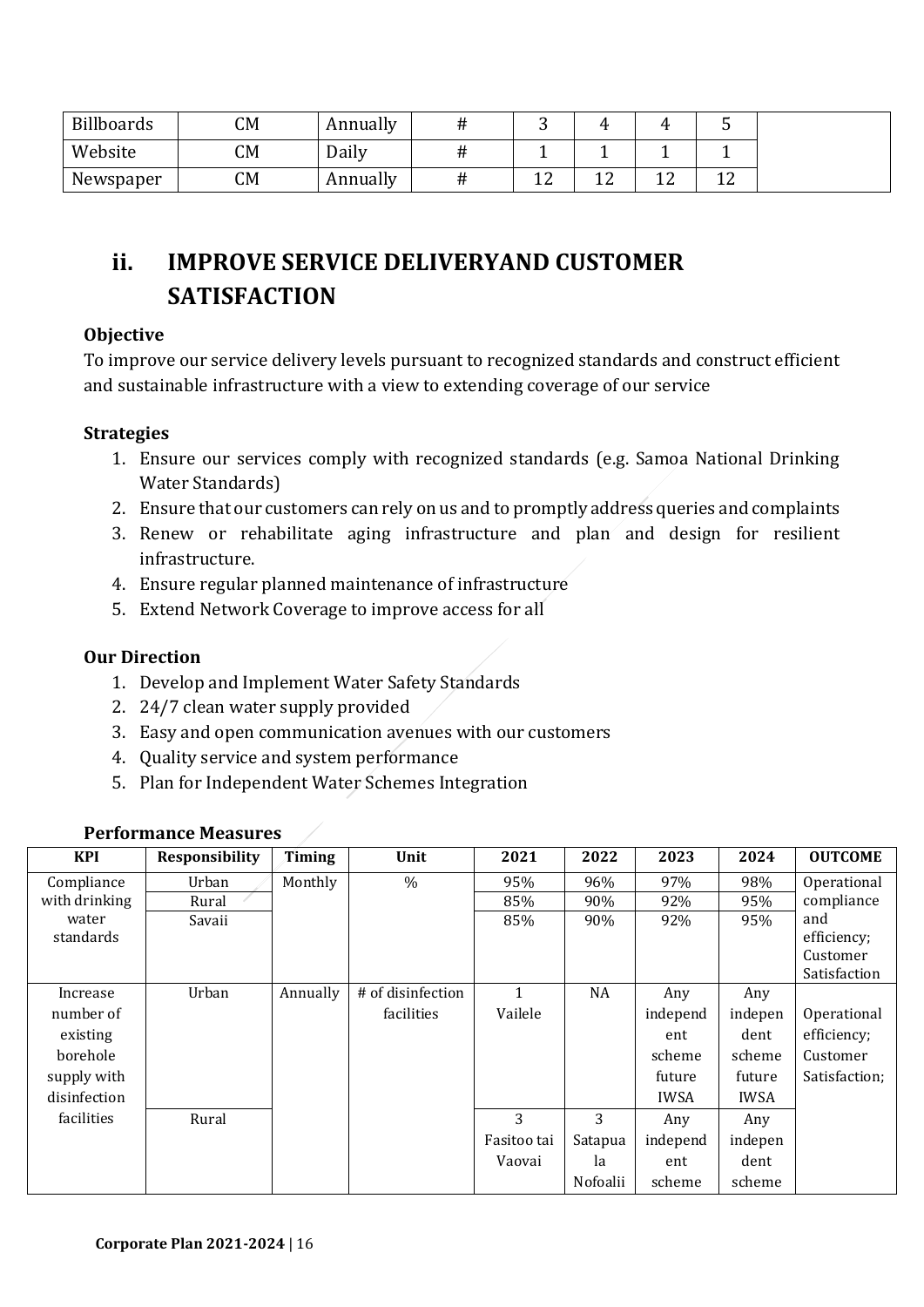|                 |                          |          |               | Old        | Saleau     | future      | future      |                            |
|-----------------|--------------------------|----------|---------------|------------|------------|-------------|-------------|----------------------------|
|                 |                          |          |               | Nofoalii   | mua        | <b>IWSA</b> | <b>IWSA</b> |                            |
|                 | Savaii                   |          |               | 4          | 3          | Any         | Any         |                            |
|                 |                          |          |               | Saleaula   | Matavai    | independ    | indepen     |                            |
|                 |                          |          |               | Samata     | #1         | ent         | dent        |                            |
|                 |                          |          |               | Sataua     | Logoip     | scheme      | scheme      |                            |
|                 |                          |          |               | Matavai    | ulotu      | future      | future      |                            |
|                 |                          |          |               | #2         | Gataiva    | <b>IWSA</b> | <b>IWSA</b> |                            |
|                 |                          |          |               |            |            |             |             |                            |
| Wastewater      | <b>WWD</b>               | Monthly  | $\frac{0}{0}$ | 100%       | 100%       | 100%        | 100%        | Environmen                 |
| Treatment       |                          |          |               |            |            |             |             | tal                        |
| Plant           |                          |          |               |            |            |             |             | resiliency;                |
| Compliance      |                          |          |               |            |            |             |             | Operational                |
| with SPREP      |                          |          |               |            |            |             |             | compliance                 |
| Effluent        |                          |          |               |            |            |             |             | and                        |
| Standards       |                          |          |               |            |            |             |             | efficiency                 |
| Resolve WW      | <b>WWD</b>               | Monthly  | $\frac{0}{0}$ | 100%       | 100%       | 100%        | 100%        | Operational                |
| customer        |                          |          |               |            |            |             |             | efficiency;                |
| complaints      |                          |          |               |            |            |             |             | Customer                   |
| within 24       |                          |          |               |            |            |             |             | satisfaction;              |
| hours           |                          |          |               |            |            |             |             | Enhanced                   |
|                 |                          |          |               |            |            |             |             | Reputation                 |
| Resolve water   | Rural, Urban &           | Monthly  | $\frac{0}{0}$ | 80%        | 85%        | 90%         | 95%         | Operational                |
| customer        | Savaii                   |          |               |            |            |             |             | efficiency;                |
| complaints as   |                          |          |               |            |            |             |             | Customer                   |
| per SWA         |                          |          |               |            |            |             |             | Satisfaction;              |
| Service         |                          |          |               |            |            |             |             | Enhance                    |
| Charter (not    |                          |          |               |            |            |             |             | reputation                 |
| including       |                          |          |               |            |            |             |             |                            |
| complaints      |                          |          |               |            |            |             |             |                            |
| resulting from  |                          |          |               |            |            |             |             |                            |
| Natural         |                          |          |               |            |            |             |             |                            |
| Disasters)      |                          |          |               |            |            |             |             |                            |
| Installation of |                          |          | $\%$          |            |            | 90%         | 95%         |                            |
|                 | Rural, Urban &<br>Savaii | Monthly  |               | 80%        | 85%        |             |             | Operational<br>efficiency; |
| new             |                          |          |               |            |            |             |             | Enhanced                   |
| connections     |                          |          |               |            |            |             |             |                            |
| within 10       |                          |          |               |            |            |             |             | reputation;                |
| working days    |                          |          |               |            |            |             |             | Customer                   |
| from date of    |                          |          |               |            |            |             |             | satisfaction               |
| payment         |                          |          |               |            |            |             |             |                            |
| Reduce NRW      | Urban                    | Annually | $\%$          | 42%        | 40%        | 38%         | 36%         | Operational<br>efficiency  |
|                 | Rural<br>Savaii          |          |               | 50%<br>38% | 48%<br>36% | 46%<br>34%  | 44%<br>32%  | and                        |
|                 |                          |          |               |            |            |             |             | resilience;                |
|                 |                          |          |               |            |            |             |             | Water                      |
|                 |                          |          |               |            |            |             |             | security;                  |
|                 |                          |          |               |            |            |             |             |                            |
|                 |                          |          |               |            |            |             |             |                            |
|                 | Savaii                   | Annually | # of Villages | 1Gataivai  |            |             |             | Operational                |
|                 |                          |          |               |            |            |             |             | efficiency                 |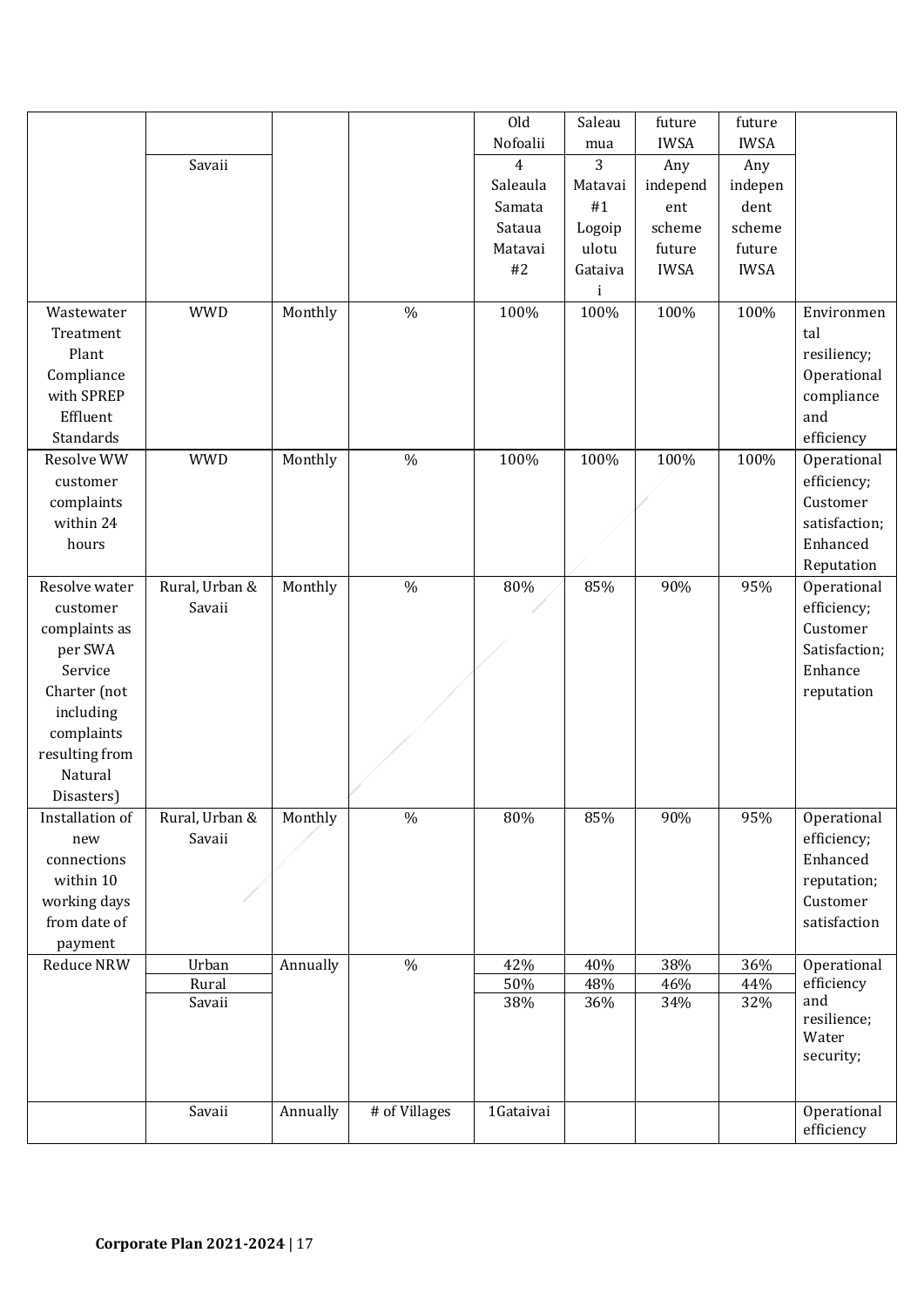| Untreated to<br><b>Treated Water</b><br>Supply                                  | Urban<br>Rural |          |                                      | $\overline{2}$<br>Afiamalu,<br>Vailele<br>Saleapaga | Tiavi<br>Tiavea                      |                         |                                                                                                | and<br>resilience;<br>Customer<br>satisfaction                                              |
|---------------------------------------------------------------------------------|----------------|----------|--------------------------------------|-----------------------------------------------------|--------------------------------------|-------------------------|------------------------------------------------------------------------------------------------|---------------------------------------------------------------------------------------------|
| Network                                                                         | Savaii         | Annually | Length of                            | 4 Km                                                | 4Km                                  | 4Km                     | 4Km                                                                                            | Climate                                                                                     |
| Upgrades                                                                        | Urban<br>Rural |          | pipeline<br>installed                | 4Km                                                 | 4Km                                  | 4Km                     | 4Km                                                                                            | change<br>resilient                                                                         |
|                                                                                 |                |          | 4Km                                  | 4Km                                                 | 4Km                                  | 4Km                     | systems;<br>Increases<br>efficiency;<br>Increase<br>coverage;<br>Reduce<br>losses<br>(e.g.NRW) |                                                                                             |
| BH upgrade &<br>relocate &<br>River intake                                      | Savaii         | Annually | $\#$                                 |                                                     |                                      | Letui<br>Fogasavai<br>1 |                                                                                                | Climate<br>change<br>resilient                                                              |
| refurbishment                                                                   | Rural          |          |                                      |                                                     | Laloma<br>nu                         |                         |                                                                                                | systems;<br>Increases<br>efficiency;                                                        |
|                                                                                 | Urban          |          |                                      |                                                     | Moamo<br>a<br>Fuluaso<br>$\mathbf u$ |                         |                                                                                                | Environmen<br>tal<br>resilience;                                                            |
| New Works                                                                       | Savaii         | Annually | Length of<br>pipeline<br>installed   | $5$ Km                                              | 5Km                                  | 5Km                     | <b>10Km</b>                                                                                    | Increase<br>coverage;<br>Operational                                                        |
|                                                                                 | Urban          |          |                                      | 2Km                                                 | 2Km                                  | 2Km                     | 2Km                                                                                            | resilience;                                                                                 |
|                                                                                 | Rural          |          |                                      | 5Km                                                 | 5Km                                  | Km                      | Km                                                                                             | Enhance                                                                                     |
|                                                                                 | <b>WWD</b>     |          | No. of Pump<br>stations<br>installed | $\overline{2}$                                      | $\overline{2}$                       | 3                       | 3                                                                                              | reputation                                                                                  |
| Population<br>Coverage                                                          | Commercial     | Annually | % of population                      | 89%                                                 | 89%                                  | 90%                     | 90%                                                                                            | Increased<br>coverage;<br>Enhanced<br>reputation;<br>Building<br>sustainable<br>communities |
| Exploring new<br>measures with<br>sector agencies<br>regarding<br>water quality | Technical      | Annually | # of reports                         | $\mathbf{1}$                                        | $\mathbf{1}$                         | $\mathbf{1}$            | $\mathbf{1}$                                                                                   | Operational<br>efficiency<br>and<br>resilience;<br>Customer<br>satisfaction;                |

## **iii. BUILD FINANCIAL SUSTAINABILITY**

## **Objective**

To operate as efficiently as any comparable business and improve financial performance to enable some level of independence from donor funding support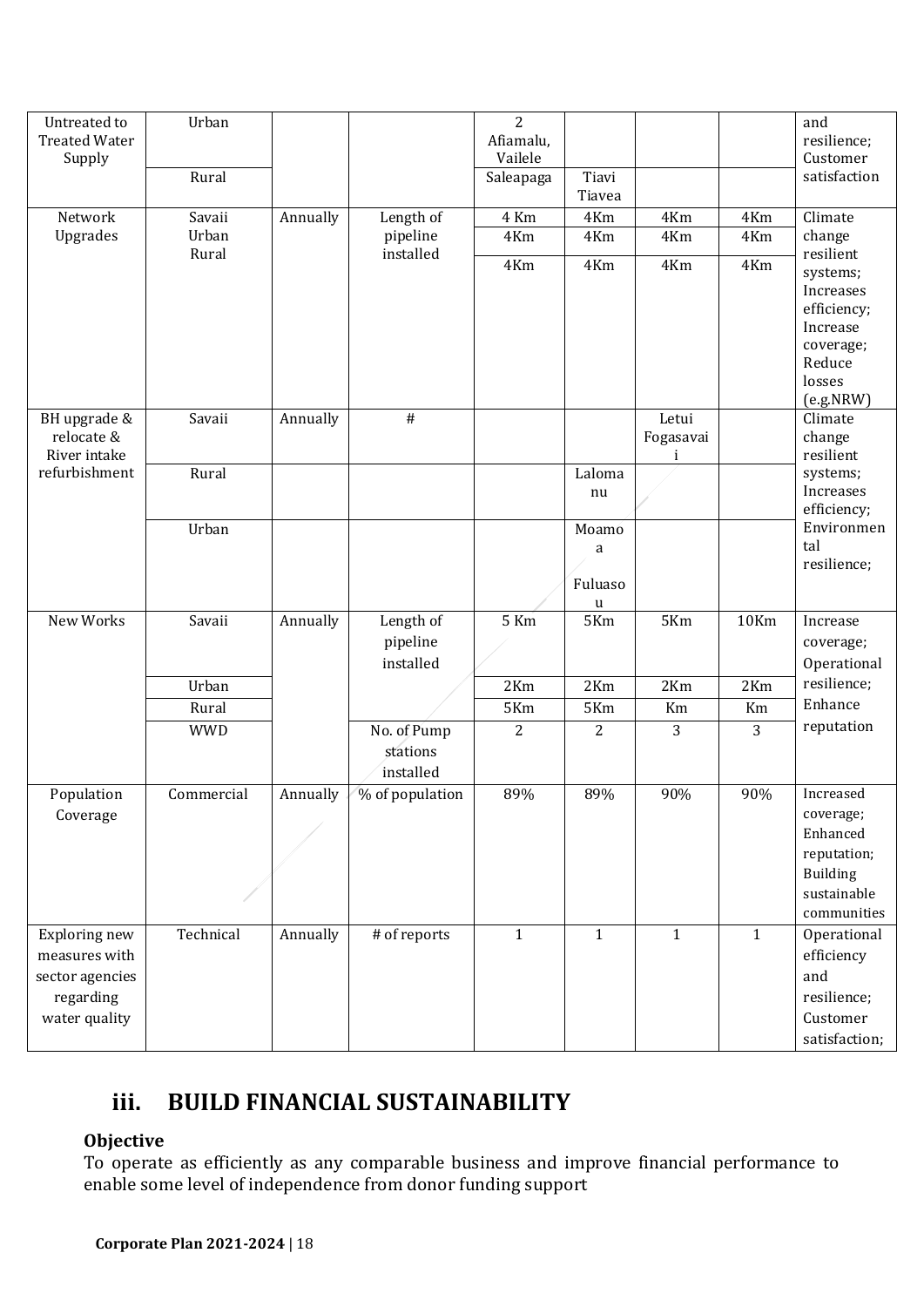### **Strategies**

1. Ensure our financial sustainability

## **Our Direction**

Focus on revenue collection and maintaining an effective and efficient billing system and debt recovery collection

#### **Key Initiatives**

- 1. All customers to be billed
- 2. Increase the avenues and innovative platforms where bills can be paid
- 3. More incentives for customers to pay their bills on time
- 4. Continuous mass disconnection activities
- 5. Regular reviews of budgeting / investment plans/long term forecasting
- 6. Implementation of cost saving measures

#### **Performance Measure**

| <b>KPI</b>                                                                    | Responsibility | <b>Timing</b> | Unit          | 2021           | 2022           | 2023         | 2024         | <b>Outcome</b>                                                                  |
|-------------------------------------------------------------------------------|----------------|---------------|---------------|----------------|----------------|--------------|--------------|---------------------------------------------------------------------------------|
| <b>Billing</b><br>Efficiency                                                  | Commercial     | Annually      | $\frac{0}{0}$ | 95             | 96             | 97           | 98           | Financial<br>resilience;<br>Customer<br>satisfaction;<br>Enhanced<br>reputation |
| Collection<br>Efficiency                                                      | Commercial     | Annually      | $\frac{0}{0}$ | 95             | 95             | 99           | 99           | Financial<br>sustainability<br>and<br>resilience;                               |
| Accounts<br>Receivable<br>turnover days                                       | Commercial     | Annually      | days          | <90<br>days    | <90<br>days    | <90 days     | <90<br>days  | Financial<br>sustainability<br>and<br>resilience                                |
| Operation<br>Cost<br>Recovery(reve<br>nue is exclusive<br>of CSO<br>received) | Commercial     | Annually      | $\frac{0}{0}$ | 93             | 93             | 92           | 92           | Financial<br>sustainability<br>and<br>resilience                                |
| <b>Current Ratio</b>                                                          | Commercial     | Annually      | Ratio         | 18:1           | 16:1           | 19:1         | 19:1         | Financial<br>sustainability<br>and<br>resilience                                |
| Net Earnings<br>Margin                                                        | Commercial     | Annually      | $\frac{0}{0}$ | $\overline{2}$ | $\overline{2}$ | $\mathbf{1}$ | $\mathbf{1}$ | Financial<br>sustainability<br>and<br>resilience                                |
| Return on<br>Equity                                                           | Commercial     | Annually      | $\frac{0}{0}$ | $\mathbf{1}$   | $\mathbf{1}$   | $\mathbf{0}$ | $\mathbf{0}$ | Financial<br>sustainability<br>and<br>resilience                                |
| Conduct<br><b>Tariff Review</b>                                               | Commercial     | Annually      | #reports      | $\mathbf{1}$   | $\mathbf{1}$   | $\mathbf{1}$ | $\mathbf{1}$ | Financial<br>resilience                                                         |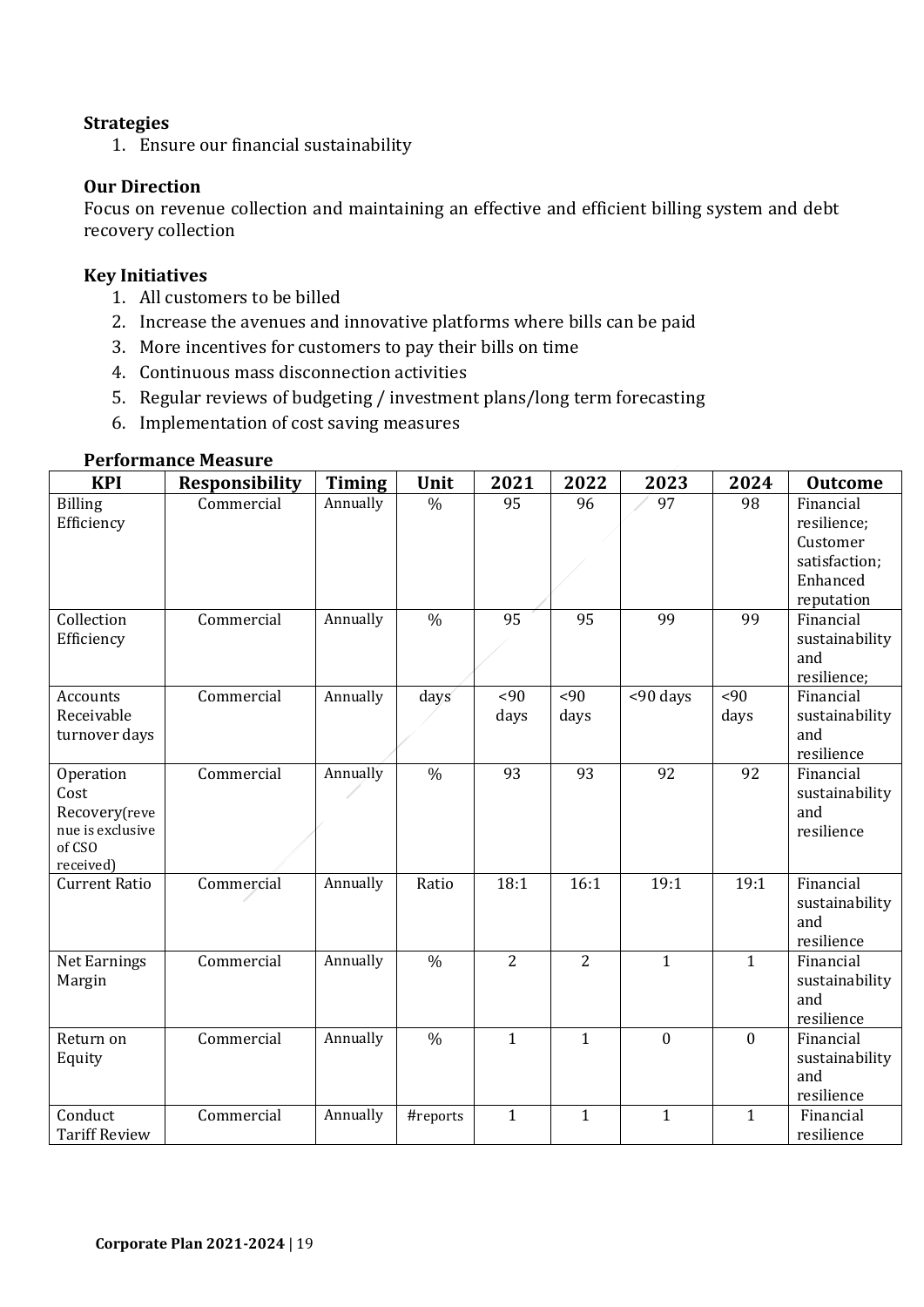| % achieved of | Commercial/ | Annually | $\%$ | $\mathbf{a}$ | 74 | 76 | 78 | Operational   |
|---------------|-------------|----------|------|--------------|----|----|----|---------------|
| Investment    | Technical   |          |      |              |    |    |    | and financial |
| Plan          |             |          |      |              |    |    |    | resilience    |

## **iv. INTEGRATED WATER MANAGEMENT**

### **Objective**

To achieve equitable and sustainable solutions in the development and management of water supply sources and developments in a coordinated and Inclusive manner.

### **Strategies**

- 1. Enhance our reputation as a responsive and innovative service provider using better technologies that saves costs and improve efficiency of services and are climate resilient.
- 2. Active Collaboration with sector counterparts to advance the interests of sustainable and integrated water management.

## **Our Direction**

- 1. Utilize best affordable and available technologies to provide and sustain water supply in these times of dynamic changes to the environment.
- 2. Working together with sector counterparts to ensure a holistic approach to effective and efficient water supply.

| <b>KPI</b>       | <b>Responsibility</b> | <b>Timing</b> | Unit       | 2021           | 2022           | 2023           | 2024         | <b>Outcome</b>              |
|------------------|-----------------------|---------------|------------|----------------|----------------|----------------|--------------|-----------------------------|
| Installation of  | Urban                 | Annually      | #          | $\mathbf{0}$   | 1              | 1              | 1            | Utilize best                |
| alternative      | Rural                 |               |            | $\overline{0}$ | 1              | 1              | 1            | affordable                  |
| power supply-    | Savaii                |               |            | $\mathbf{0}$   | 1              | $\overline{1}$ | $\mathbf{1}$ | and available               |
| Renewable        |                       |               |            |                |                |                |              | technologies                |
| Energy for       |                       |               |            |                |                |                |              | to provide<br>and sustain   |
| water sources    |                       |               |            |                |                |                |              | water supply                |
|                  |                       |               |            |                |                |                |              | in these times              |
|                  |                       |               |            |                |                |                |              | of dynamic                  |
|                  |                       |               |            |                |                |                |              | changes to                  |
|                  |                       |               |            |                |                |                |              | the                         |
|                  |                       |               |            |                |                |                |              | environment.                |
| Compliance       | Technical             | Annually      | #          | 12             | 12             | 12             | 12           | Working                     |
| with annual      |                       |               |            |                |                |                |              | together with               |
| borehole         |                       |               |            |                |                |                |              | sector                      |
| licensing        |                       |               |            |                |                |                |              | counterparts<br>to ensure a |
|                  |                       |               |            |                |                |                |              | holistic                    |
|                  |                       |               |            |                |                |                |              | approach to                 |
|                  |                       |               |            |                |                |                |              | effective and               |
|                  |                       |               |            |                |                |                |              | efficient                   |
|                  |                       |               |            |                |                |                |              | water supply                |
| <b>SCADA</b>     | Urban                 | Annually      | # of sites | 5              | $\overline{2}$ | $\overline{2}$ | $\mathbf{0}$ | Utilize best                |
| coverage for all | Rural                 |               |            | 10             | 10             | 10             | 10           | affordable                  |
| systems          | Savaii                |               |            | 5              | 5              | 5              | 5            | and available               |

## **Performance Measures**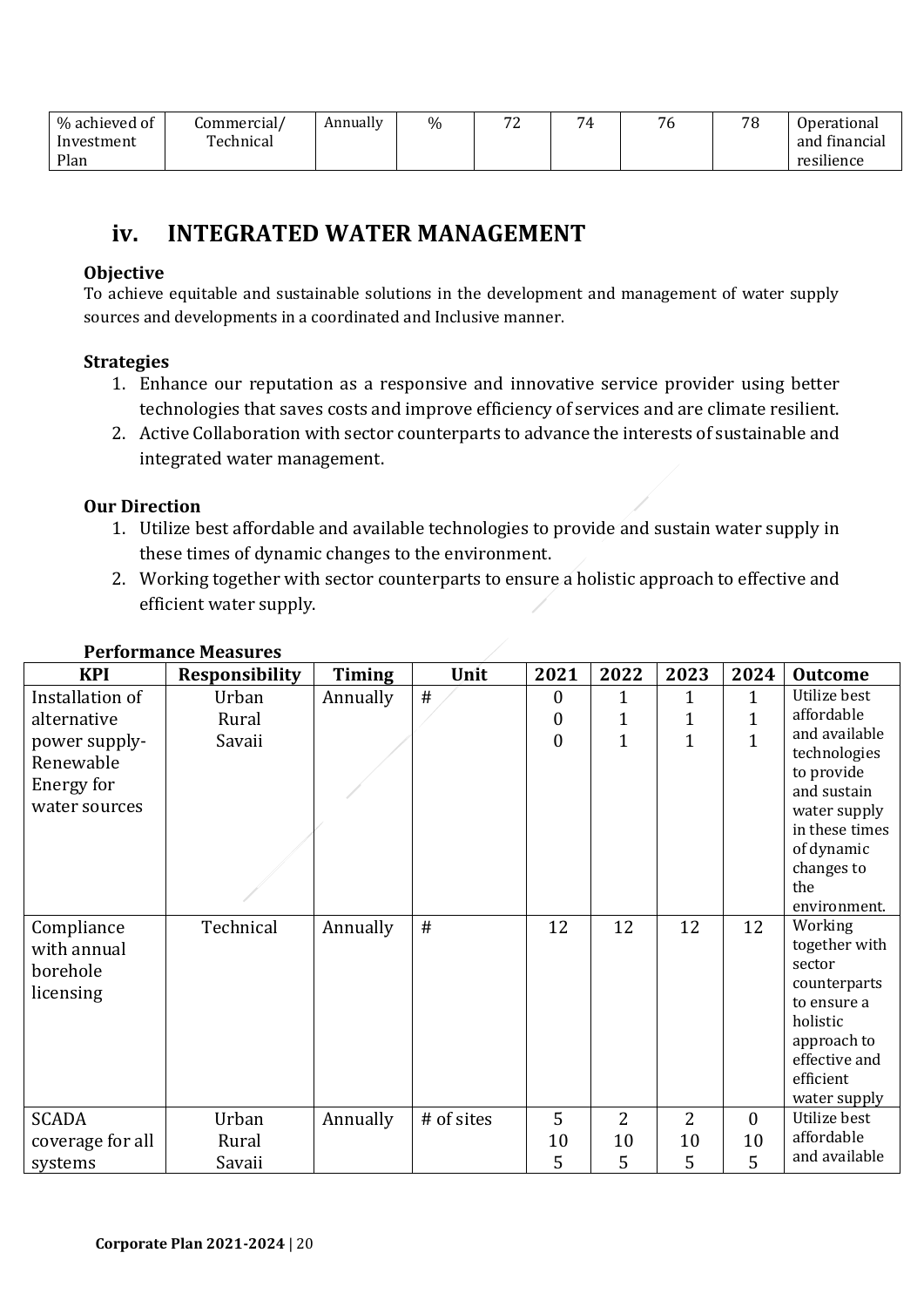|                     | <b>WWD</b>      |          |              | 10             | 10             | 10             | 10             | technologies              |
|---------------------|-----------------|----------|--------------|----------------|----------------|----------------|----------------|---------------------------|
| Implement           | Urban           | Annually | # of Smart   | 10             | 20             | 30             | 40             | to provide<br>and sustain |
| <b>Smart meters</b> | Rural           |          | meters       | 10             | 20             | 30             | 40             | water supply              |
| program             | Savaii          |          |              | 10             | 20             | 30             | 40             | in these times            |
|                     |                 |          |              |                |                |                |                | of dynamic                |
|                     |                 |          |              |                |                |                |                | changes to                |
|                     |                 |          |              |                |                |                |                | the                       |
|                     |                 |          |              |                |                |                |                | environment.              |
| Participate as      | Technical       | Annually | # meeting    | 12             | 12             | 12             | 12             | Working                   |
| needed in TSC       |                 |          | minutes      |                |                |                |                | together with<br>sector   |
| meetings            |                 |          |              |                |                |                |                | counterparts              |
| Participate in      | Technical       | Annually | # meeting    | $\overline{4}$ | $\overline{4}$ | $\overline{4}$ | $\overline{4}$ | to ensure a               |
| other subsector     |                 |          | minutes      |                |                |                |                | holistic                  |
| meetings            |                 |          |              |                |                |                |                | approach to               |
| including           |                 |          |              |                |                |                |                | effective and             |
| <b>JWSSC</b>        |                 |          |              |                |                |                |                | efficient                 |
| Complete the        | Technical       | Annually | #            | $\mathbf{1}$   | $\mathbf{1}$   | $\mathbf{1}$   | $\mathbf{1}$   | water supply              |
| <b>PWWA</b>         |                 |          | Completed    |                |                |                |                |                           |
| Benchmarking        |                 |          | Questionnai  |                |                |                |                |                           |
| Questionnaire       |                 |          | res          |                |                |                |                |                           |
| Participate at      | <b>SWA</b>      | Annually | #            | $\overline{2}$ | $\overline{2}$ | $\overline{2}$ | $\overline{2}$ |                           |
| the Annual          | Representatives |          | participants |                |                |                |                |                           |
| <b>PWWA</b>         |                 |          |              |                |                |                |                |                           |
| Conference          |                 |          |              |                |                |                |                |                           |

## **v. MAINTAINING A ROBUST ORGANIZATIONAL CAPACITY**

### **Objective**

Maintain the ability of the Authority to achieve its vision and objectives through sound management, strong governance, capable staff and innovative ideas

## **Strategies**

- 1. Management to develop a set of priorities to encourage staff to embrace the organization's vision and objectives
- 2. Ensure systems and processes in place to obtain and maintain staff and resources to carry out the vision and achieve objectives
- 3. Ensure staff and resources are used and allocated in effective and efficient manner to fulfill vision and achieve objectives
- 4. Ensure the ability to monitor and assess and respond to changes both internally and externally

## **Our Direction**

- 1. Conduct constant and consistent upgrades to our IT network and systems
- 2. Conduct regular capacity assessments (e.g. internal exams) and relevant targeted capacity building
- 3. Conduct regular policy reviews, updates and refreshers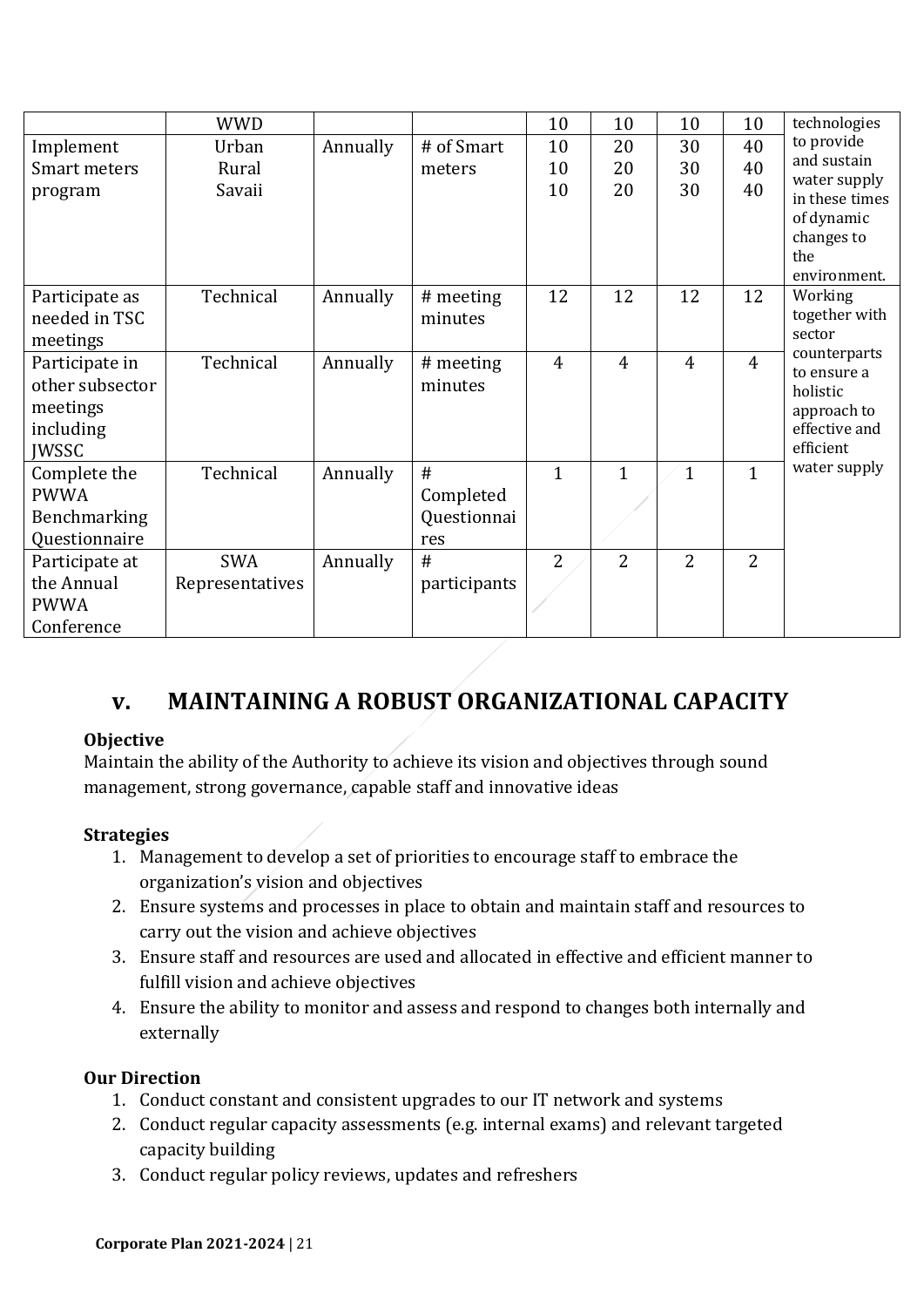- 4. Ensure effective and efficient implementation of performance appraisal for all
- 5. Ensure proper occupation health and safety standards are adhered
- 6. Improve staff productivity levels
- 7. Ensure records of Board and Management meetings are updated and recorded accurately
- 8. Provide timely reports for Cabinet, MPE and all relevant stakeholders.

| <b>KPI</b>                                                                                                                             | <b>Responsibility</b> | <b>Timing</b>        | Unit                             | 2021               | 2022               | 2023               | 2024               | <b>Outcome</b>                                                              |
|----------------------------------------------------------------------------------------------------------------------------------------|-----------------------|----------------------|----------------------------------|--------------------|--------------------|--------------------|--------------------|-----------------------------------------------------------------------------|
| IT<br>Perform<br>hardware,<br>software<br>and<br>network audit                                                                         | <b>CIT</b>            | Annually             | # reports                        | $\mathbf{1}$       | 1                  | 1                  | $\mathbf{1}$       | A reliable<br>and<br>sustainable<br>IT network                              |
| <b>Ensure Network</b><br>&<br>Systems<br>Levels,<br>Service<br>Uptime<br>&<br>Availability                                             | <b>CIT</b>            | Monthly              | $\frac{0}{0}$                    | >95%               | $>96\%$            | $>97\%$            | >98%               | and<br>systems                                                              |
| Ensure<br>compliance<br>on<br>Data Security &<br><b>Business</b><br>Continuity Best<br>Practices                                       | <b>CIT</b>            | Annually<br>Monthly  | $#$ of<br><b>Backups</b>         | $\mathbf{1}$<br>12 | $\mathbf{1}$<br>12 | $\mathbf{1}$<br>12 | $\mathbf{1}$<br>12 |                                                                             |
| Conduct<br>periodic                                                                                                                    | CM                    | 6<br>Every<br>months | #TNA<br>Reports                  | $\overline{2}$     | $\overline{2}$     | $\overline{2}$     | $\overline{2}$     | Relevant<br>trainings                                                       |
| Needs<br>Training<br>Analysis<br>and<br>provide                                                                                        |                       | Ongoing              | # of<br>Training<br>Reports      | 10                 | 10                 | 10                 | 10                 | provided<br><b>Highly</b>                                                   |
| Training<br>Programmes<br><b>OSH</b><br>(incl)<br>consultations/tr<br>aining<br>on<br>relevant<br>legal<br>issues<br>and<br>processes) | LC                    | Annually             | #<br>Consultations<br>/Trainings | $\overline{2}$     | $\mathbf{1}$       | $\mathbf{1}$       | $\mathbf{1}$       | trained staff                                                               |
| Refresher<br>Exams                                                                                                                     | <b>ALL</b>            | Annually             | % pass rate                      | 75%                | 80%                | 85%                | 90%                |                                                                             |
| Implement<br>Employee<br>Performance<br>Appraisals for all<br>staff<br>and<br>Management                                               | Management/<br>MD     | Annually             | # of staff                       | All                | All                | All                | All                | Maintain<br>excellence<br>workforce<br>and improve<br>staff<br>productivity |
| Improve<br>employee<br>of<br>awareness<br>organization-<br>wide activities<br>and events                                               | CM                    | Quarterly            | #<br>refreshers                  | $\mathbf{1}$       | $\mathbf{1}$       | $\mathbf{1}$       | $\mathbf{1}$       | Well<br>informed<br>staff                                                   |

#### **Performance Measures**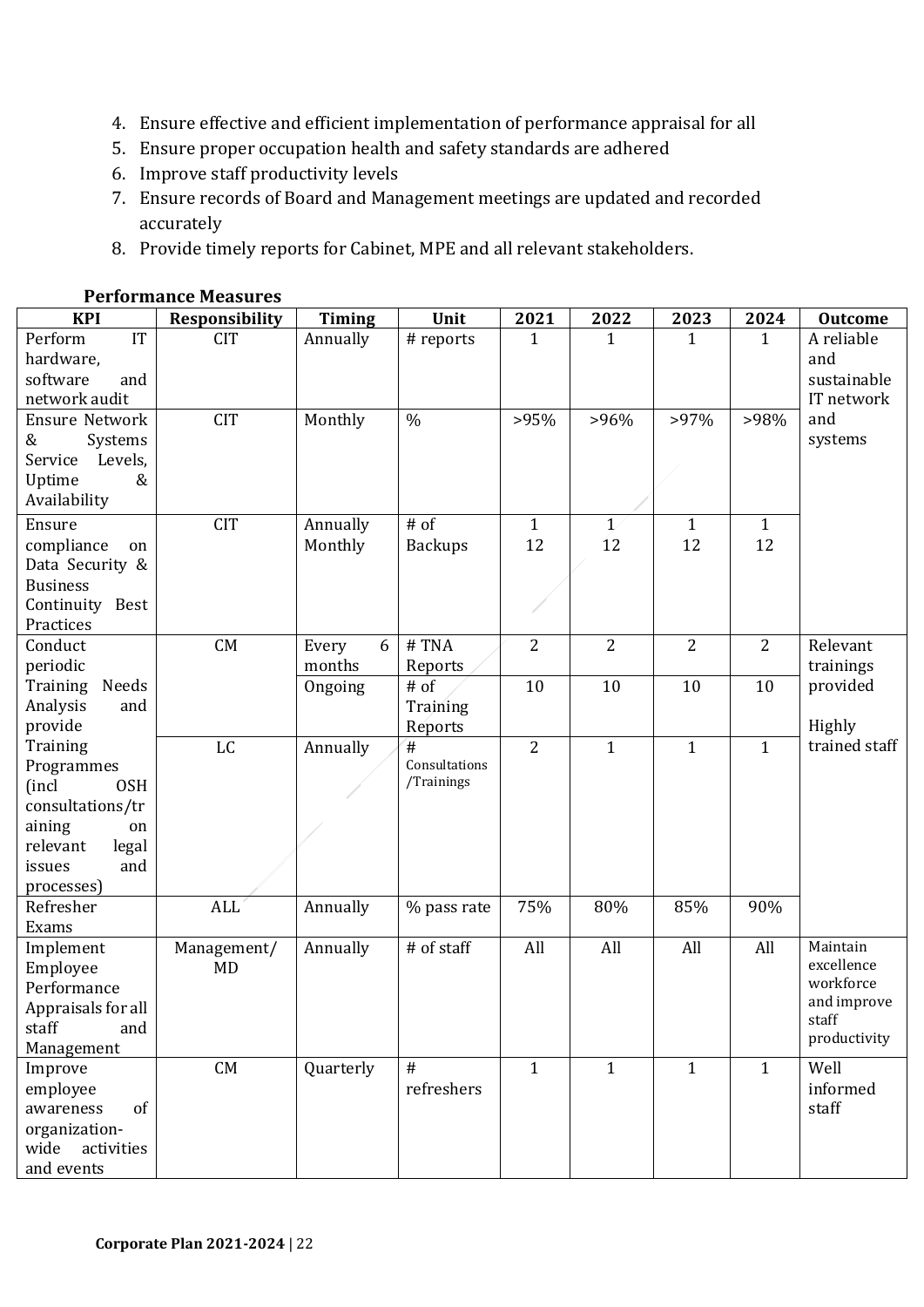| Capacity building<br>(vocational<br>and<br>apprenticeships) | CM                   | Annually | #<br>graduates       | 4              | 4              | 4              | 4              | Highly<br>trained staff                                       |
|-------------------------------------------------------------|----------------------|----------|----------------------|----------------|----------------|----------------|----------------|---------------------------------------------------------------|
| Policy<br>and                                               | CM                   | Annually | $#$ of               | 5              | 5              | 5              | 5              | Relevant                                                      |
| Process Review                                              | Commercial           |          | policies<br>reviewed | 2              | 2              | 2              | 2              | policies and<br>processes                                     |
| of<br>Board<br>Director<br>Meetings                         | MD and CM            | Monthly  | # Signed<br>Minutes  | $\mathbf{1}$   | $\mathbf{1}$   | 1              | 1              | Records of<br>Board and<br>Management                         |
| Management<br>meetings                                      | MD and<br>Management | Monthly  | # meeting<br>minutes | $\mathbf{1}$   | $\mathbf{1}$   | 1              |                | meetings are<br>updated and<br>recorded<br>accurately         |
| Annual Reports<br>Quarterly<br>&<br>Reports                 | MD and CM            | Annually | # Reports            | 1 AR &<br>4 QR | 1 AR & 4<br>QR | 1 AR &<br>4 QR | 1 AR &<br>4 QR | Compliance<br>with<br>reporting<br>Requirements               |
| Implement<br>and<br>Review<br>Audit<br>Plan                 | IA                   | Annually | # Reports            | $\mathbf{1}$   | $\mathbf{1}$   | 1              | 1              | Audit work<br>carried out<br>in a well<br>define<br>structure |

## 7. **MAJOR PROJECTS**

The following specific projects have been identified in our Investment Plan and are scheduled for implementation during the Plan period

## **i. ONGOING PROJECTS:**

## **Water Loss Management / Non-Revenue Water Program**

NRW reduction in Upolu and Savaii continues to play a key part in our future capital works for the Authority. With the continuous increase in water demand and the threats from unpredictable weather conditions, the Authority endeavors to implement solutions to bring down water loss and unaccounted water to ensure sustainability of supply. The NRW program includes effective demand management and assets management systems through emphasis on the metering programme and replacement of deteriorated pipelines in the reticulation systems. The total estimated costs for this ongoing project is \$700,000

## **Network Upgrades**

SWA continues to upgrade old and poor conditioned water supply networks that immensely contribute to a high NRW through leakages as well as poor water quality that can pose health risks from intrusion of contaminants from frequent pipe breakages. Upgrade works include either intake structure refurbishment, pipeline replacement, storage installation or a borehole upgrade to a different location away from a contaminated aquifer. Vailele and Aleisa in Upolu are two major upgrades to improve on deteriorating pipelines, with Logoipulotu in Savaii needing relocation and replacement of approximately 10.4km of pipeline with a storage tank to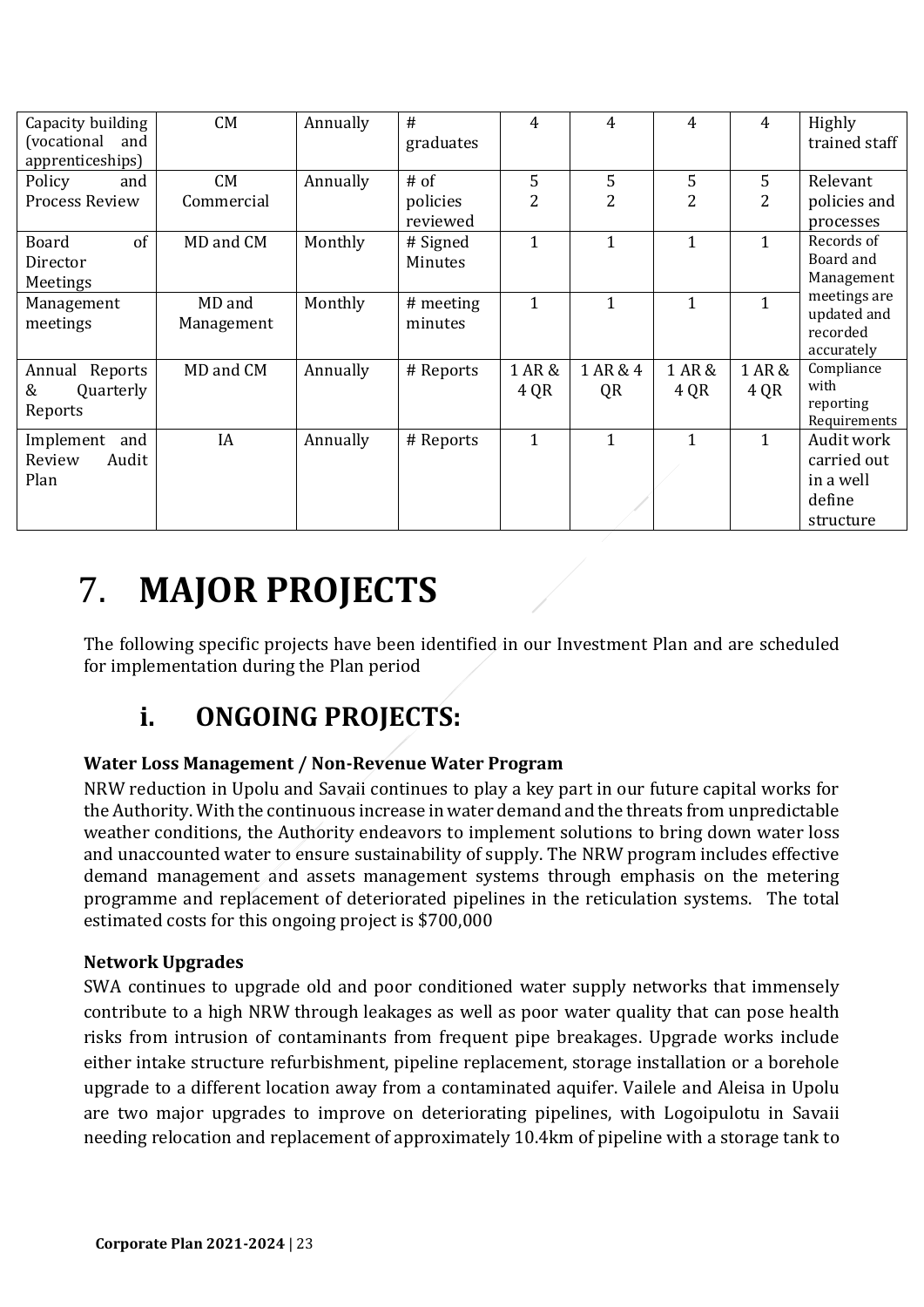be installed. Other network upgrades include areas of Faleasiu, Faleseela and Lalovaea in the Urban Area.

## **Coverage Areas or Expansion works**

The Authority continues to extend and improve its coverage within its mandated service areas. This includes the installation of new reticulation networks to cover remote villages, communities and newly established residential areas through new subdivisions and relocation. These works cover the rural areas such as the South East Upolu and Savaii. It also includes the various new settlements around the urban areas such as Afiamalu, Tiapapata, Moamoa Fou and Malololelei

## **ii. NEW PROJECTS**

## **Supplementary Chlorination Facility Upgrades**

Our Chlorination facility upgrade works continues for Boreholes. This is to ensure that the quality of the water supply complies with the National Drinking water standards. The Chlorination facility upgrades is anticipated to cost \$180,000.00

### **Nofoalii/Leulumoega Water Supply System**

The Authority is now carrying out drilling works in Nofoalii to provide a sustainable supply scheme for this area. The upper parts of Nofoalii and Leulumoega rely on rain water tanks. The planned reticulation system is 10.5km of distribution pipeline. Works began in October 2019 and due to be completed in July 2020 at a cost of \$2.2 million

### **Satapuala Water Supply System.**

With the recent addition of a drilled borehole at Satapuala, the Authority plans to provide a new 250m3 storage tank along with 8km of distribution mains. This will provide access to potable drinking water for 162 households. The system is designed in such a way to provide additional supply towards Faleolo during peak demands. The total estimated cost for this project is \$1.3 million.

### **Afiamalu Water Supply System.**

Urban development has led to increased populations settling in and around the Malololelei to Afiamalu area. The existing Afiamalu intake does not provide reliable treated water throughout the year. As such, the construction of two new tanks have already begun to provide critical storage. The Afiamalu Water Supply System is going to pump water 260m above the current elevation of the water treatment plant in order to gravity feed the entire area right down to Vailima. The expected duration of this contract is seven (7) months at an estimated value of \$3.7 million

### **Aleisa East Water Supply System.**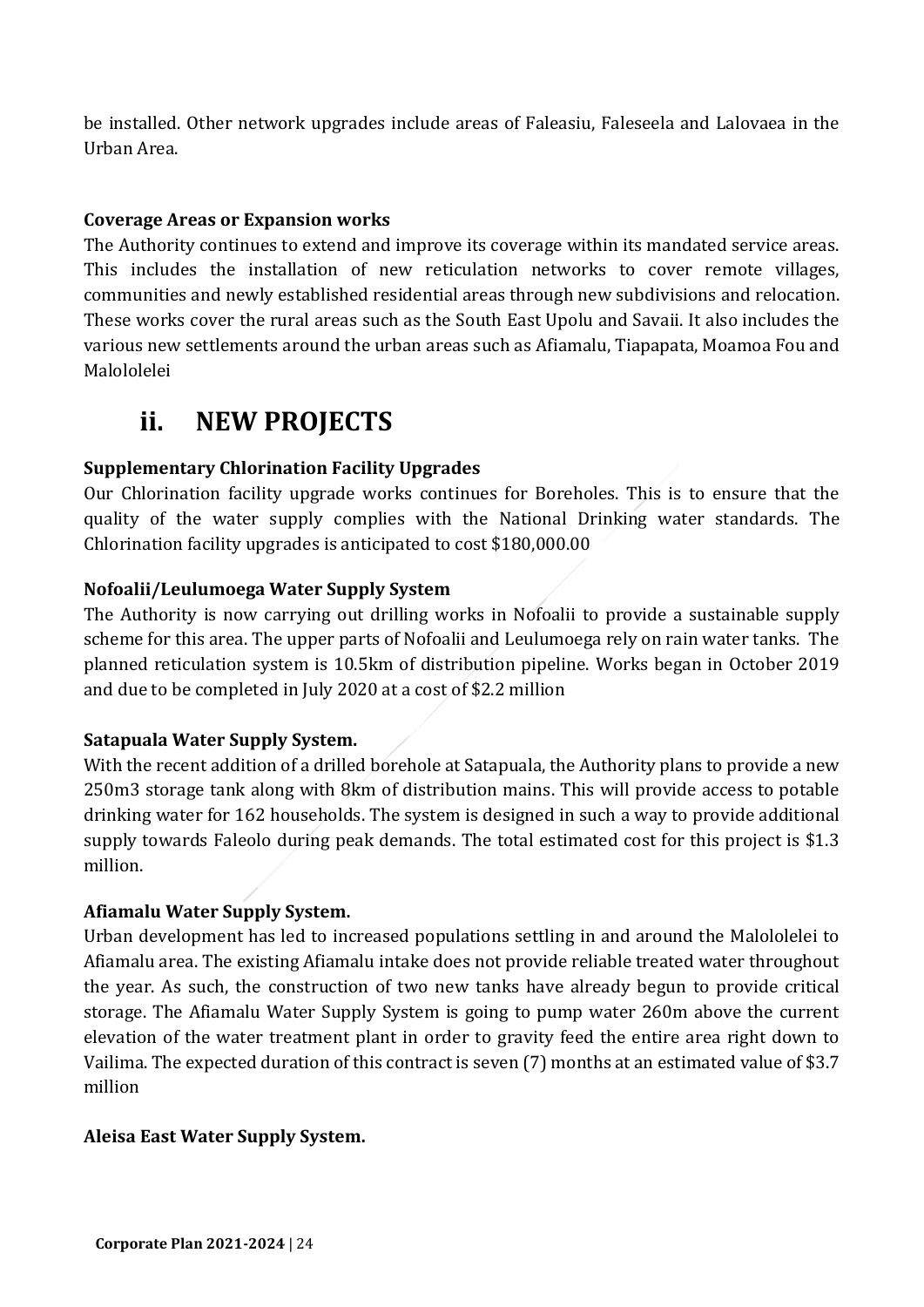Water security remains a problem for communities living in the urban west. It's particularly difficult to supply those living above the elevation of our Tapatapao Water Treatment plant. In order to provide continuous supply for the 134 families here, works began along Laloanea Road in December of 2019. This consisted of the construction of a 250m3 storage tank and about 11.85km of distribution mains. This project is fully funded by the World Bank as part of the Pilot Project for Climate Resiliency (PPCR). The total overall price for this system is \$2.9 million

## **Aleipata Inland Main.**

Our rural supply continues to make increased coverage for residents residing inland. Our Aleipata coastal system is prone to exposure during significant weather events. As such, the introduction of the Aleipata Inland Main provides a means for a looped water supply connection; capable of supplying inland as well as the coast during downtimes in other areas between Samusu and Lalomanu. The Authority completed the construction of the Saleaumua borehole and tank by February 2020, leaving the installation of approximately 6.8km of pipe and associated fittings to install. The water network began construction in January 2020 and is split into two packages which aim to finish within 4 months duration with further plans to extend the network towards Tiavea using savings from other PPCR projects. The total estimated cost for this project is \$3 million.

## **Independent Water Scheme Supply Integration**

As per Cabinet Directive the independent water supply scheme is to come under SWA management which will require an investigation of upgrade works needed to determine costings of financing the required upgrades to these systems in accordance with Samoa National Drinking Water Standards and discussions with affected villages to ensure partnership has a smooth transition. Anticipating this project to be in phases.

## **Feasibility Study- New Wastewater Treatment Plant**

A feasibility study into a new wastewater treatment plant in the industrial zone at Vaitele is to be carried out towards the end of 2024

## **8. FINANCIAL STATEMENTS**

### **Samoa Water Authority**

## **Balance Sheet Forecast for Four Years from 2021-2024**

|                       | <b>Actuals</b> | <b>Budget</b> | <b>Forecast</b> |              |                |              |  |
|-----------------------|----------------|---------------|-----------------|--------------|----------------|--------------|--|
|                       | 2019           | 2020          | 2021            | 2022         | 2023           | 2024         |  |
| <b>EQUITY</b>         |                |               |                 |              |                |              |  |
| Government equity     | 84,660.413     | 84,660.408    | 93,760,408      | 97,810,408   | 99,810,408     | 99,810,408   |  |
| Accumulated losses    | (54, 015, 314) | (53,927,091)  | (53, 169, 940)  | (52,686,920) | (53, 324, 589) | (52,058,306) |  |
| Asset revaluation     | 35,294,097     | 35,294,097    |                 |              |                |              |  |
| reserve               |                |               | 35,294,097      | 35,294,097   | 35,294,097     | 35,294,097   |  |
| <b>Total equity</b>   | 65,939,196     | 66,027,414    | 72,884,565      | 80,417,585   | 82,779,916     | 83,046,199   |  |
|                       |                |               |                 |              |                |              |  |
| Represented by:       |                |               |                 |              |                |              |  |
| <b>Current Assets</b> |                |               |                 |              |                |              |  |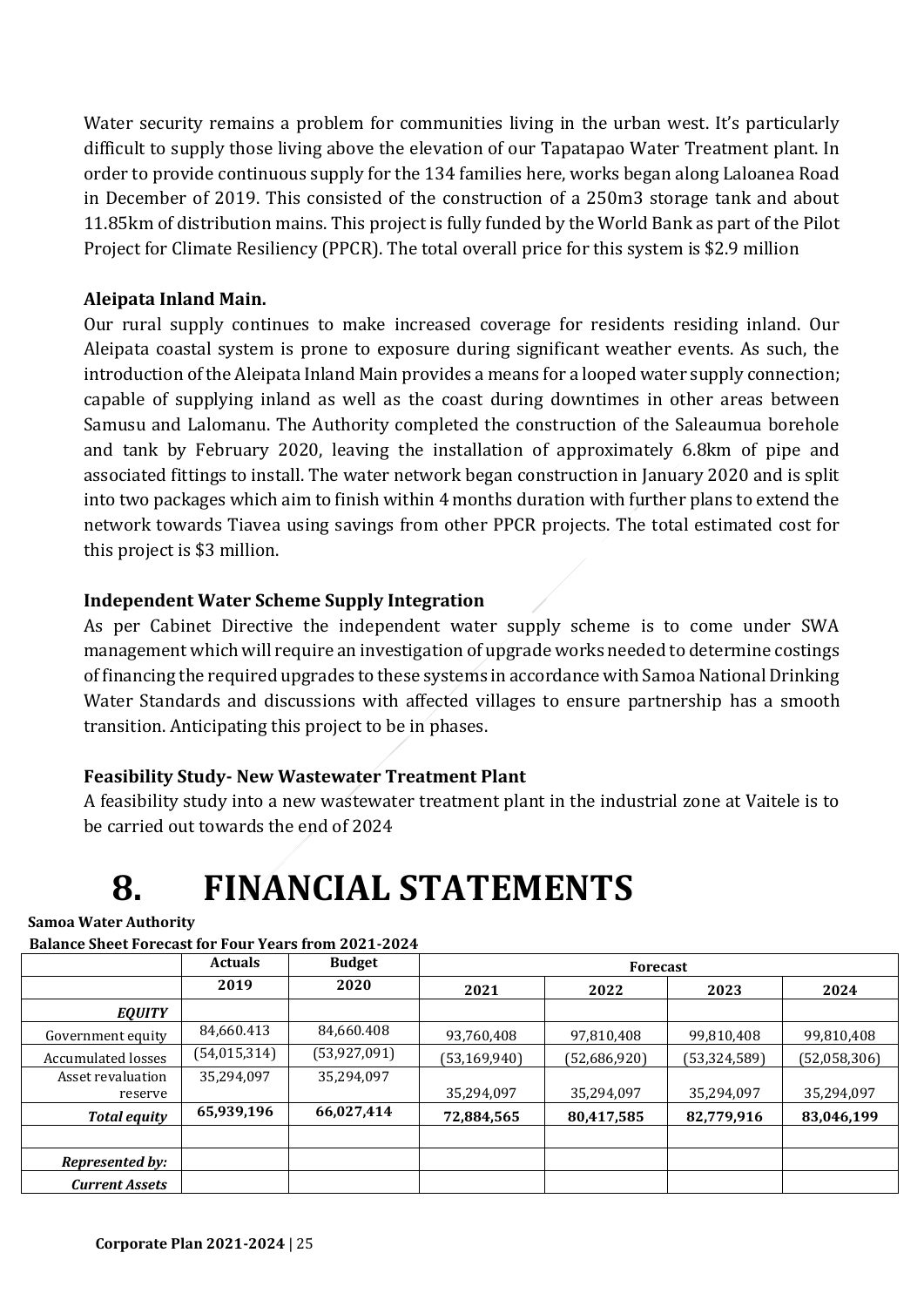| Cash on hand                            | 3,030       | 3,030       | 3,030            | 3,030       | 3,030       | 3,030       |
|-----------------------------------------|-------------|-------------|------------------|-------------|-------------|-------------|
| Cash at bank                            | 19,316,193  | 17,051,402  | 9,567,771        | 3,002,426   | 2,363,740   | 5,180,778   |
| Fixed deposit                           | 91,367      | 89,961      | 92,275           | 93,191      | 94,117      | 95,052      |
| Trade debtors                           | 3,601,812   | 4,675,267   | 4,377,030        | 5,528,089   | 6,431,416   | 6,967,486   |
| Other debtors &                         | 1,907,272   | 2,916,085   |                  |             |             |             |
| prepayments                             |             |             | 2,615,159        | 2,882,674   | 3,172,205   | 3,470,305   |
| Stock-store                             | 1,423,281   | 1,010,858   | 1,148,555        | 507,748     | 478,124     | (51,500)    |
|                                         |             |             |                  |             |             |             |
|                                         | 26,342,955  | 25,746,603  | 17,803,820       | 12,017,158  | 12,542,632  | 15,665,151  |
|                                         |             |             |                  |             |             |             |
| Less:                                   |             |             |                  |             |             |             |
| <b>Current Liabilities</b>              |             |             |                  |             |             |             |
| Trade creditors                         | 890,199     | 779,562     | 901,551          | 662,094     | 572,182     | 704,604     |
| Provision for                           | 86,746      | 116,891     |                  | $\theta$    | $\theta$    | $\Omega$    |
| dividends<br>Other creditors &          | 812,389     | 580,530     | $\boldsymbol{0}$ |             |             |             |
| accruals                                |             |             | 102,531          | 100,652     | 102,622     | 103,458     |
|                                         | 1,789,334   | 1,477,073   | 1,004,082        | 762,746     | 674,804     | 808,061     |
|                                         |             |             |                  |             |             |             |
| <b>Working Capital</b>                  | 24,553,621  | 24,269,530  | 16,799,738       | 11,254,411  | 11,867,828  | 14,857,090  |
|                                         |             |             |                  |             |             |             |
| <b>Plus: Non-Current</b>                |             |             |                  |             |             |             |
| <b>Assets</b>                           |             |             |                  |             |             |             |
| Fixed assets                            | 144,929,740 | 149,972,780 | 136,165,031      | 130,468,052 | 130,355,132 | 127,733,084 |
| Work in progress                        | 20,988,356  | 18,746,636  | 47,036,86        | 60,986,867  | 60,986,867  | 60,986,867  |
|                                         | 165,918,051 | 168,719,416 | 183,201,898      | 191,454,919 | 191,341,999 | 188,719,951 |
|                                         |             |             |                  |             |             |             |
| Less: Non-current<br><b>Liabilities</b> |             |             |                  |             |             |             |
| Deferred income                         | 124,310,740 | 126,814,649 | 124,043,161      | 122,217,834 | 120,356001  | 120,456,931 |
| Finance lease                           | 221,736     | 146,882     | 73,910           | 73,910      | 73,910      | 73,910      |
|                                         | 124,532,476 | 126,961,531 | 124,117,071      | 122,291,744 | 120,429,911 | 120,530,841 |
|                                         |             |             |                  |             |             |             |
| <b>Net Assets</b>                       | 65,939,196  | 66,027,415  | 75,884,565       | 80,417,585  | 82,779,916  | 83,046,199  |

### **Samoa Water Authority**

### **Income and Expenditure Forecast for Four Years from 2021-2024**

|                                         | <b>Actual</b> | <b>Budget</b> |            |            | <b>FORECAST</b> |            |
|-----------------------------------------|---------------|---------------|------------|------------|-----------------|------------|
|                                         | 2019          | 2020          | 2021       | 2022       | 2023            | 2024       |
| <b>INCOME:</b>                          |               |               |            |            |                 |            |
| Water sales                             | 18,293,009    | 21,876,407    | 21,927,754 | 22,498,223 | 22,829,352      | 22,956,509 |
| Waste water revenue                     | 2,273,861     | 2,369,152     | 2,273,861  | 2,419,950  | 2,468,349       | 2,482,468  |
| Grants                                  | 1,679,821     | 1,000,000     | 700,000    | 700,000    | 700,000         | 700,000    |
| <b>Community Service</b><br>Obligations | 2,000,000     | 2,000,000     | 2,000,000  | 2,000,000  | 2,000,000       | 2,000,000  |
| Amortization                            | 1,789,547     | 1,360,000     | 1,789,536  | 1,825,327  | 1,861,833       | 1,899,070  |
| Other Revenue                           | 1,563,898     | 1,565,900     | 1,558,798  | 1,586,012  | 1,613,161       | 1,640,761  |
| <b>TOTAL INCOME</b>                     | 27,600,136    | 30,171,459    | 30,348,587 | 31,029,511 | 31,472,696      | 31,678,807 |
|                                         |               |               |            |            |                 |            |
| <b>EXPENDITURES:</b>                    |               |               |            |            |                 |            |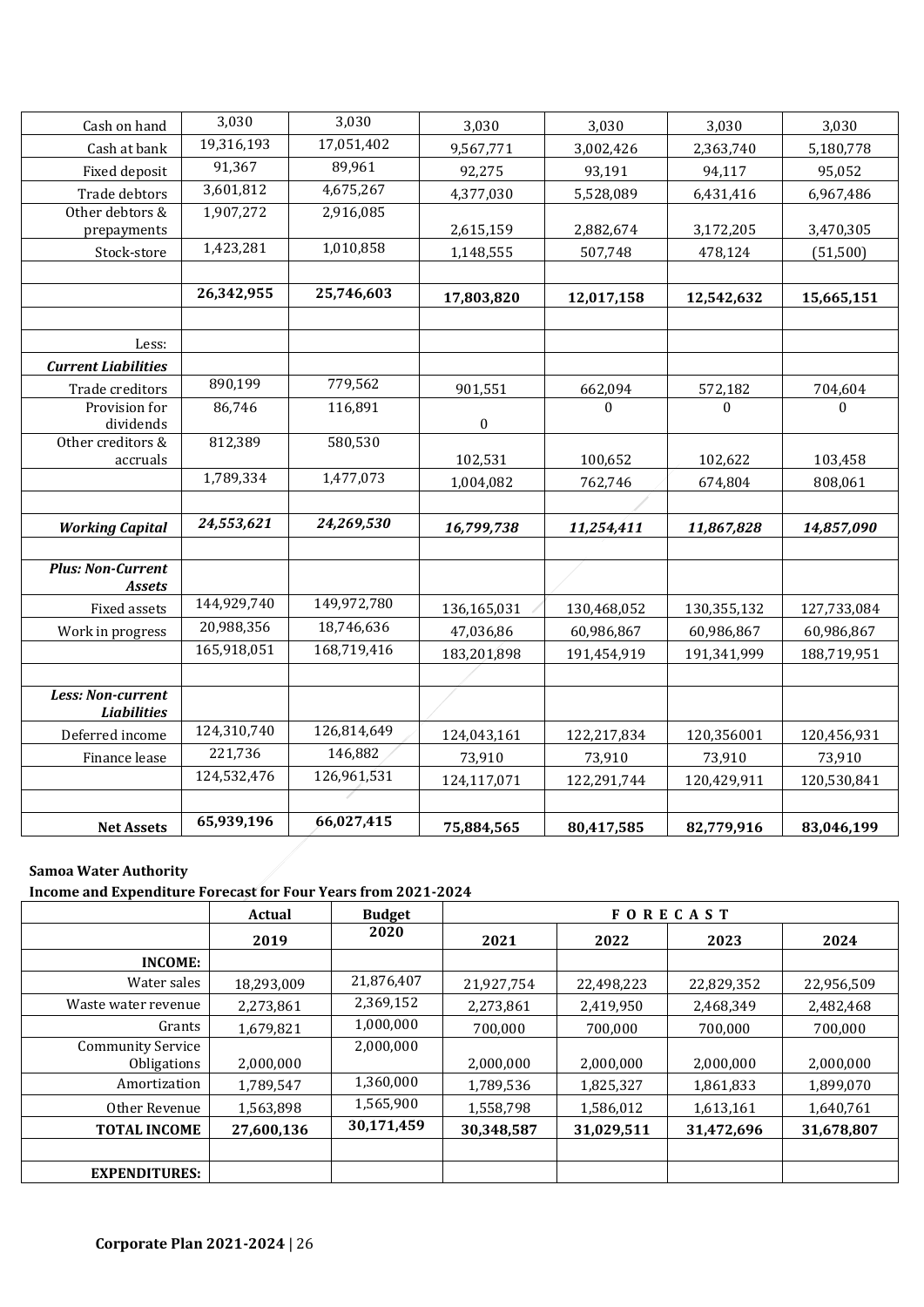| <b>Bad and Doubtful Debts</b>                             |                    | 200,000             |                    |                    |                    |                    |
|-----------------------------------------------------------|--------------------|---------------------|--------------------|--------------------|--------------------|--------------------|
| Expense                                                   | 200,000            |                     | 200,000            | 200,000            | 200,000            | 200,000            |
| <b>Depreciation Expense</b>                               | 5,333,083          | 5,566,444           | 5,683,314          | 5,976,980          | 5,912,919          | 5,972,049          |
| Personnel Expenses                                        | 8,366,741,         | 10,338,740          | 9,768,393          | 9,962,711          | 10,161,537         | 10,243,156         |
| Board and Directors'                                      |                    |                     |                    |                    |                    |                    |
| Expenses                                                  | 107,534            | 150,000             | 119,568            | 120,069            | 120,580            | 120,580            |
| Corporate Expenses                                        | 191,485            | 318,912             | 296,517            | 301,457            | 306,678            | 312,239            |
| Personnel Related                                         |                    |                     |                    |                    |                    |                    |
| Expenses                                                  | 439,491            | 568,100             | 569,009            | 577,293            | 581,188            | 589,716            |
| Hire/Lease Expenses -                                     |                    |                     |                    |                    |                    |                    |
| <b>Equipment and Vehicles</b>                             | 148,561            | 185,000             | 185,700            | 189,414            | 190,142            | 193,945            |
| <b>Travel Expenses</b>                                    | 111,734            | 179,000<br>792,180, | 179,960            | 181,943            | 185,582            | 189,749            |
| <b>Property Expenses</b><br><b>Communication Expenses</b> | 705,152<br>178,882 | 216,000             | 840,064<br>216,000 | 863,269<br>220,320 | 880,434<br>224,726 | 885,078<br>229,221 |
| Operation & Maintenance -                                 |                    | 1,302,401           |                    |                    |                    |                    |
| Non System Assets                                         | 1,015,135          |                     | 1,176,658          | 1,200,191          | 1,221,342          | 1,244,139          |
| Operation & Maintenance -                                 |                    |                     |                    |                    |                    |                    |
| <b>System Assets</b>                                      | 5,416,054          | 4,390,411           | 4,522,597          | 4,768,643          | 4,862,843          | 4,866,782          |
| Other Expenses                                            | 1,138,592          | 1,309,000           | 1,313,290          | 1,382,564          | 1,391,985          | 1,400,405          |
| Ministerial expenses                                      | 74,151             | 101,000             | 88,355             | 88,355             | 88,355             | 88,355             |
| <b>Public Relations Expenses</b>                          | 377,571            | 230,000             | 429,137            | 437,720            | 441,470            | 449,672            |
|                                                           | 23,804,106         | 25,847,188          | 25,588,560         | 26,291,018         | 26,769,783         | 26,985,130         |
|                                                           |                    |                     |                    |                    |                    |                    |
| <b>CSO EXPENSES:</b>                                      |                    |                     |                    |                    |                    |                    |
| Electricity - boreholes                                   | 2,430,808          | 2,686,000           | 3,161,671          | 3,224,904          | 3,289,402          | 3,355,190          |
| Compensations                                             | 300,123            | 447,600             | 506,016            | 531,317            | 541,943            | 552,782            |
| Fuel for generators                                       | 58,373             | 148,214             | 111,100            | 89,312             | 91,098             | 92,920             |
| Ground maintenance                                        | 367.4000           | 447,600             | 390.419            | 409.940            | 418.139            | 426.501            |
|                                                           | 3,156,704          | 3,729,414           | 4,169,206          | 4,255,473          | 4,340,582          | 4,427,394          |
|                                                           |                    |                     |                    |                    |                    |                    |
| <b>TOTAL EXPENDITURES</b>                                 | 26,960,810         | 29,576,602          | 29,757,766         | 30,546,491         | 31,110,365         | 31,412,524         |
|                                                           |                    |                     |                    |                    |                    |                    |
| <b>Excess of income over</b>                              |                    |                     |                    |                    |                    |                    |
| expenditures/(expendit                                    |                    |                     |                    |                    |                    |                    |
| ures over income)                                         | 639,326            | 594,857             | 580,821            | 483,020            | 363,330            | 266,284            |
|                                                           |                    |                     |                    |                    |                    |                    |
| Accumulated losses                                        |                    | (54, 338, 248)      |                    |                    |                    |                    |
| brought forward                                           | (54, 354, 511)     |                     | (53,760,761)       | (53, 169, 940)     | (52,686,920)       | (52, 324, 589)     |
| Dividends                                                 | (300, 129)         | (233,962)           | (203, 287.35)      | (169, 057.00)      | (127, 165.50)      | (93, 199.40)       |
| <b>Accumulated losses</b>                                 |                    | (53,977,353)        |                    |                    |                    |                    |
| carried forward                                           | (54, 015, 314)     |                     | (53, 169, 940)     | (52,686,920)       | (52, 324, 589)     | (52,058,306)       |

#### **Samoa Water Authority**

**Cash Flow Forecast for Four Years from 2021 to 2024**

|                              |            |            | <b>FORECAST</b> |            |            |            |  |
|------------------------------|------------|------------|-----------------|------------|------------|------------|--|
|                              | 2019       | 2020       | 2021            | 2022       | 2023       | 2024       |  |
| <b>Operating activities:</b> |            | \$         |                 |            |            |            |  |
| Cash from customers          | 21,614,765 | 18,898,907 | 22,979,407      | 23,567,114 | 24,194,374 | 24,702,906 |  |
| VAGST refund                 | 1,054,416  | 809,339    | 1,000,000       | 1,000,000  | 1,000,000  | 1,000,000  |  |
| CS <sub>O</sub>              | 2,000,000  | 2,000,000  | 2,000,000       | 2,000,000  | 2,000,000  | 2,000,000  |  |
| Grants                       | 1,679,821  | 1,530,000  | 700,000         | 700,000    | 700,000    | 700,000    |  |
| <b>Others</b>                | 1,259,409  | 1,794,713  | 1,325,619       | 1,352,833  | 1,379,983  | 1,407,582  |  |
| <b>Total receipts</b>        | 27,608,411 | 25,032,959 | 28,005,026      | 28,619,947 | 29,274,357 | 29,810,488 |  |